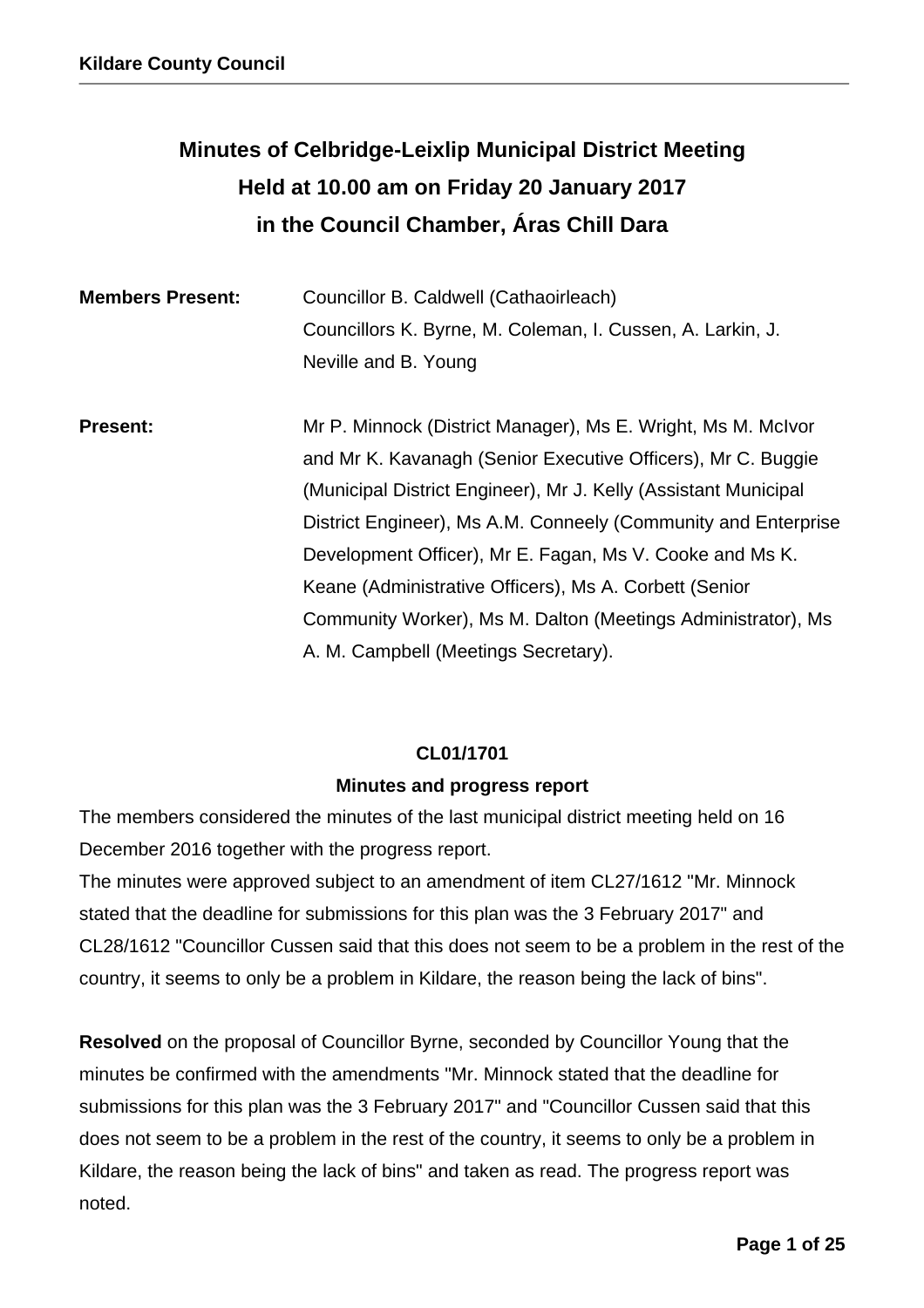## **CL02/1701**

#### **Matters Arising**

# **Odours from sewers on Main Street, Leixlip (CL27/1606) (CL03/1609) (CL04/1611)**

Councillor Young stated with reference to the progress report where it was reported that there had been no finding of an odour on the two days that he had previously reported, he said that he had visited the plant and had been informed that there had been a fault before Christmas so there had definitely been an issue causing odours.

## **Re-marking of cycle lanes on the Shackleton Road (CL09/1612)**

Councillor Cussen stated that the issue was not just the re-marking of all the cycle lanes but the condition in general of all the cycle lanes which should be looked at.

# **Update of Schedule of Municipal District Works (CL03/1611) (CL02/1612)**

Councillor Cussen referred to the estimate of costings for new public lighting in the progress report. She asked where this funding would come from and if it was a municipal district issue.

Ms. Wright stated that there was no decision made as to funding and in addition to this there were legal issues involved due to this work taking place on a public street.

Councillor Cussen stated that the municipal district members should be involved in discussions in relation to this issue.

The Cathaoirleach proposed, with agreement of all the members to take item number 3 on the Agenda next.

#### **CL03/1701**

#### **Response from the National Transport Authority and Bus Shelters**

The Meetings Administrator proceeded to read out a letter on request of the Cathaoirleach which was received from the National Transport Authority (NTA) following a meeting which was held on 8 November with the Chairpersons of the municipal districts and Mr. Hugh Creegan of the NTA.

The letter had been distributed to all the chairs of the municipal districts and the Cathaoirleach stated that he would circulate a copy of this letter to the members.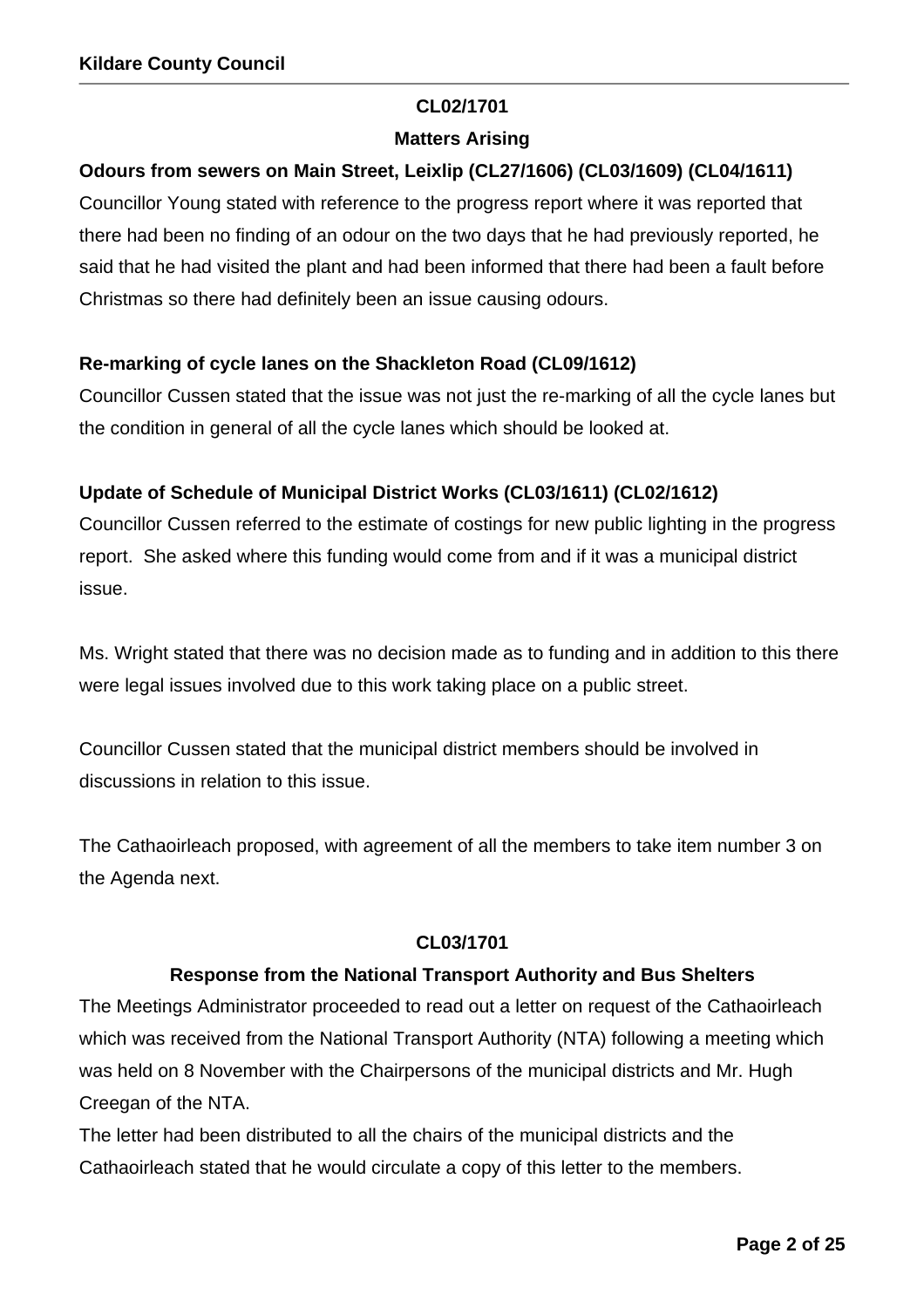Councillor Neville thanked the Senior Executive Officer of the Roads, Transportation and Public Safety Department and the Municipal District Engineer for their work on the placement of a school warden in Green Lane. He stated that he would like to see a better advertising campaign in the lead up to submissions which must be made before Tuesday 24 January 2017 on the campaign to reduce speed limits to 30kmph in housing estates.

Councillor Young welcomed the discussion with the NTA, but said that he would like the Roads Department to clarify the outline of the proposals before decisions were made in relation to the bus service on the Easton Road.

Councillor Caldwell stated that it was not off-peak services that were required in the Glen Easton area but additional early morning services.

Ms Wright referred to the letter from the NTA and said that the NTA had signed a national bus shelter contract with JCDecaux Ireland for the supply, installation and maintenance of bus shelters. She said that a list of proposed bus shelters from Kildare Local Travel Link had been circulated to the members and if the members identified locations which they considered suitable for a bus shelter in a rural area they should compile and submit this list by the end of January to the Director of Roads for submission to the NTA for consideration.

In response to Councillor Cussen's query in relation to the lack of a rural bus link for Ardclough, the Senior Executive Officer of the Roads Department advised that if a need was established for a bus in that area then Kildare Local Travel Link should be the first point of call for this request. She also advised that the Director of Transport had suggested that each municipal district should set aside a small budget of €15,000 which could be used to provide bus shelters in rural areas.

#### **CL04/1701**

#### **Schedule of Municipal District Works**

The Municipal District Engineer gave a comprehensive presentation to the members on the projects undertaken by the municipal district office in 2016.

The Cathaoirleach, together with the members thanked the Municipal District Engineer on his excellent presentation and they thanked all the staff of the municipal district office and outdoor staff on all their hard work during the year. The members stated that it was great to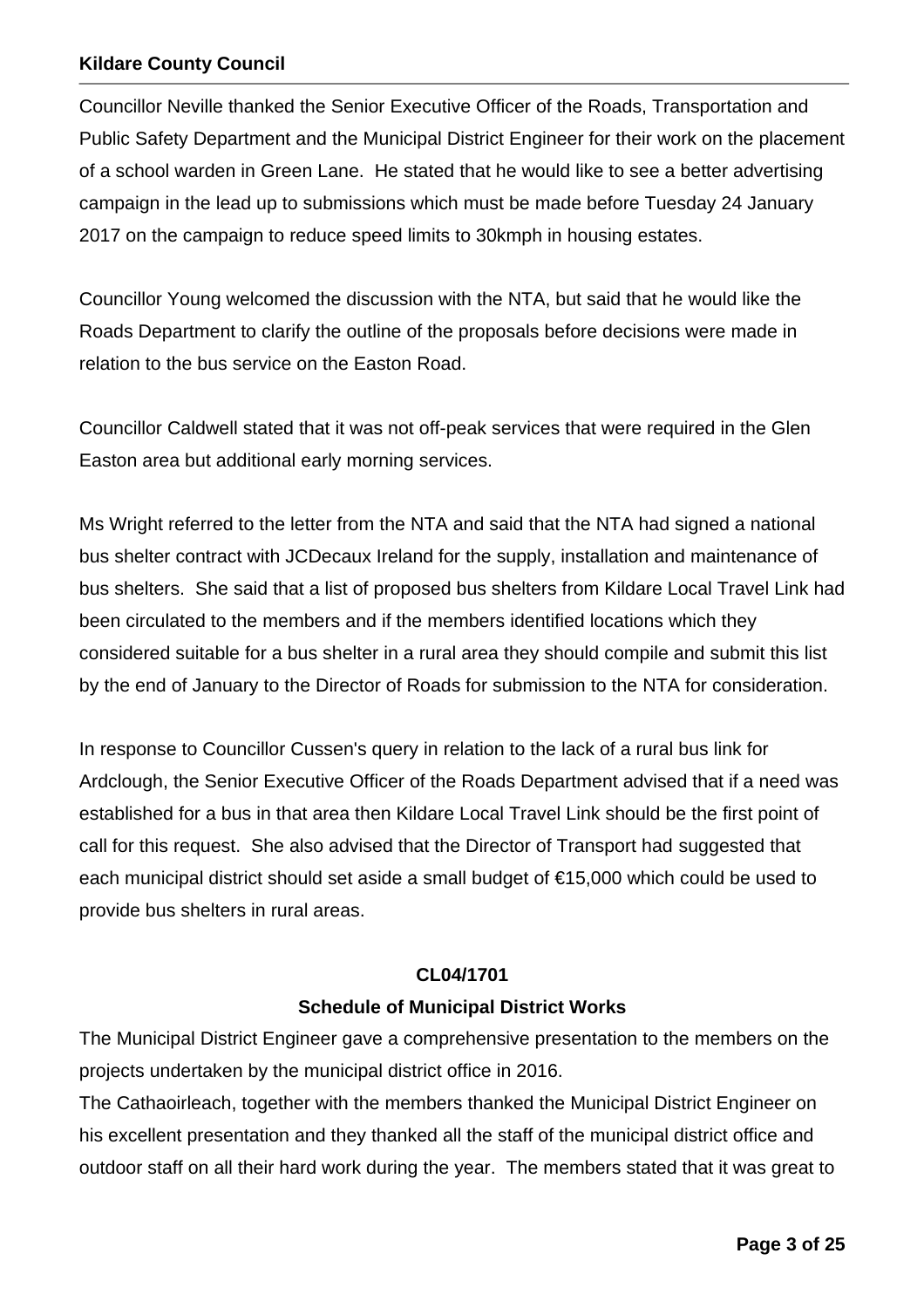see that the road cleaning crews would be working on Saturdays and said it would be a great improvement to the towns.

Councillor Cussen asked that the Municipal District Engineer would re-investigate the problem of the pole she had previously reported that is sticking up in the river Liffey at the Mill in Celbridge. She said that it had been reported that the area had been examined but the pole had not been found. Councillor Cussen said that she had seen it recently and advised that it was near the pedestrian bridge but it was only visible when the water was low and that it needed to be removed as it was a safety hazard. The report was noted.

#### **CL05/1701**

## **Repair of footpaths in the Grove Estate, Celbridge**

The members considered the following motion in the name of Councillor Byrne That action be taken to repair footpaths in the Grove Estate, Celbridge where they have been raised by tree roots and have resulted in dangerous lips at the following locations (details supplied).

The motion was proposed by Councillor Byrne, seconded by Councillor Caldwell

A report was received from the Roads, Transportation and Public Safety Department informing the members that if the Parks Department can arrange removal of the trees then the municipal district office will arrange to repair the footpaths.

**Resolved** on the proposal of Councillor Byrne, seconded by Councillor Caldwell that if the Parks Department can arrange removal of the trees then the municipal district office will arrange to repair the footpaths.

#### **CL06/1701**

#### **Footpath repair on route to Scoil na Mainistreach**

The members considered the following motion in the name of Councillor Byrne That the footpath from house (details supplied) be repaired as it is in a dangerous condition and is an important route for children attending Scoil na Mainistreach.

The motion was proposed by Councillor Byrne, seconded by Councillor Caldwell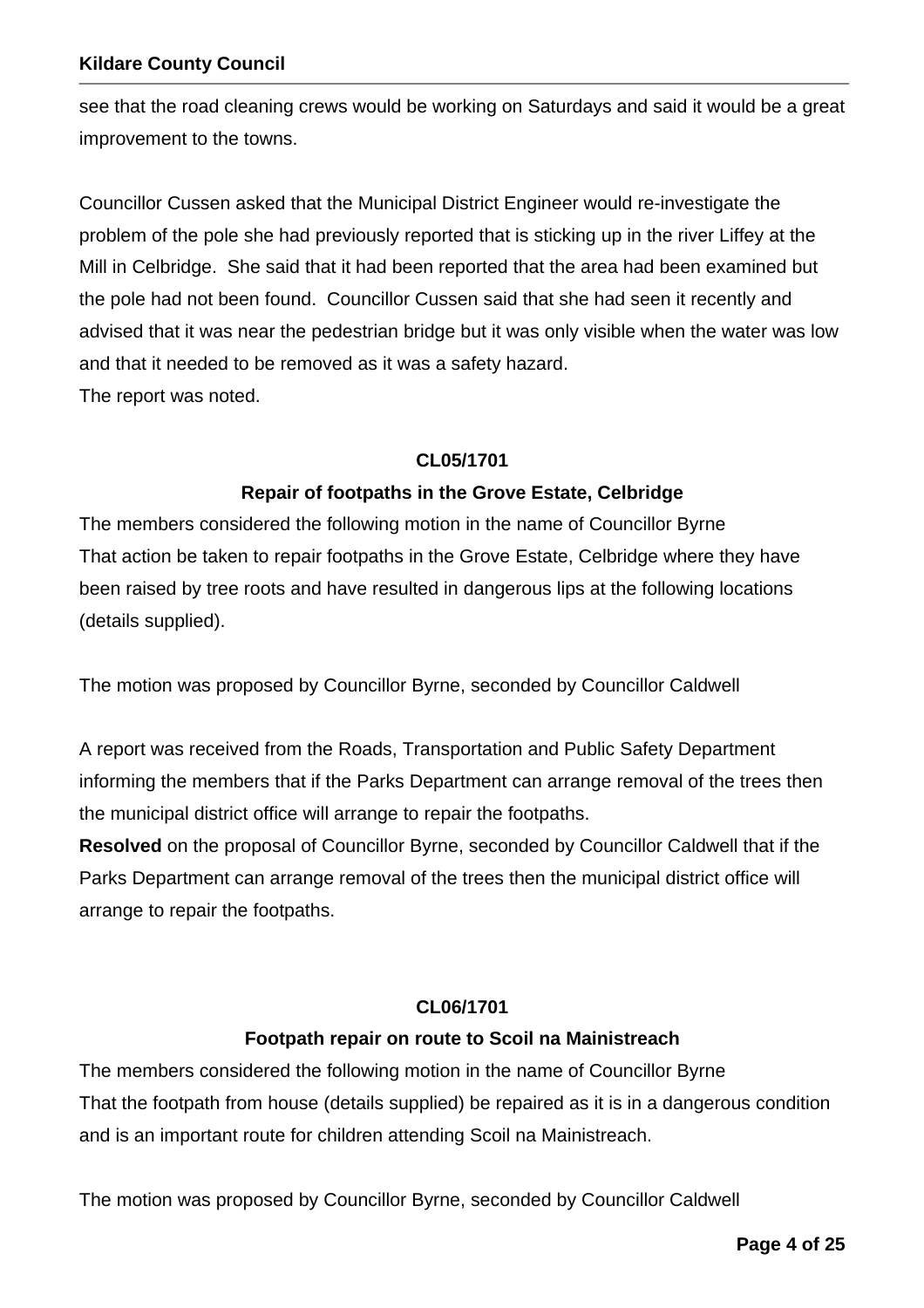A report was received from the Roads, Transportation and Public Safety Department informing the members that this work has been added to the Overseer's task list and will be repaired in the coming months.

**Resolved** on the proposal of Councillor Byrne, seconded by Councillor Caldwell that the report be noted.

#### **CL07/1701**

#### **Footpath from Ballyoulster Estate to Donaghcomper graveyard**

The members considered the following motion in the name of Councillor Caldwell That the council put a footpath from Ballyoulster Estate to Donaghcomper graveyard.

The motion was proposed by Councillor Caldwell, seconded by Councillor Byrne

A report was received from the Roads, Transportation and Public Safety Department informing the members that there is no funding available for this request and perhaps the members could consider this scheme for Local Property Tax (LPT) funding. **Resolved** on the proposal of Councillor Caldwell, seconded by Councillor Byrne that the report be noted.

#### **CL08/1701**

#### **Cleaning, spraying and planting at entrance to Ryevale**

The members considered the following motion in the name of Councillor Neville That the council include the area at the entrance to Ryevale across from Galvins Cross to be cleaned, sprayed or possibly planted this year.

The motion was proposed by Councillor Neville, seconded by Councillor Caldwell

A report was received from the Parks Department informing the members that a verbal report will be given at the meeting by the Senior Executive Parks Superintendent.

The Meetings Administrator undertook to ask the Senior Parks Superintendent to contact Councillor Neville to discuss this issue as he was not in attendance at the meeting. **Resolved** on the proposal of Councillor Neville, seconded by Councillor Caldwell that the Meetings Administrator would request that the Senior Executive Parks Superintendent contact Councillor Neville in relation to this item.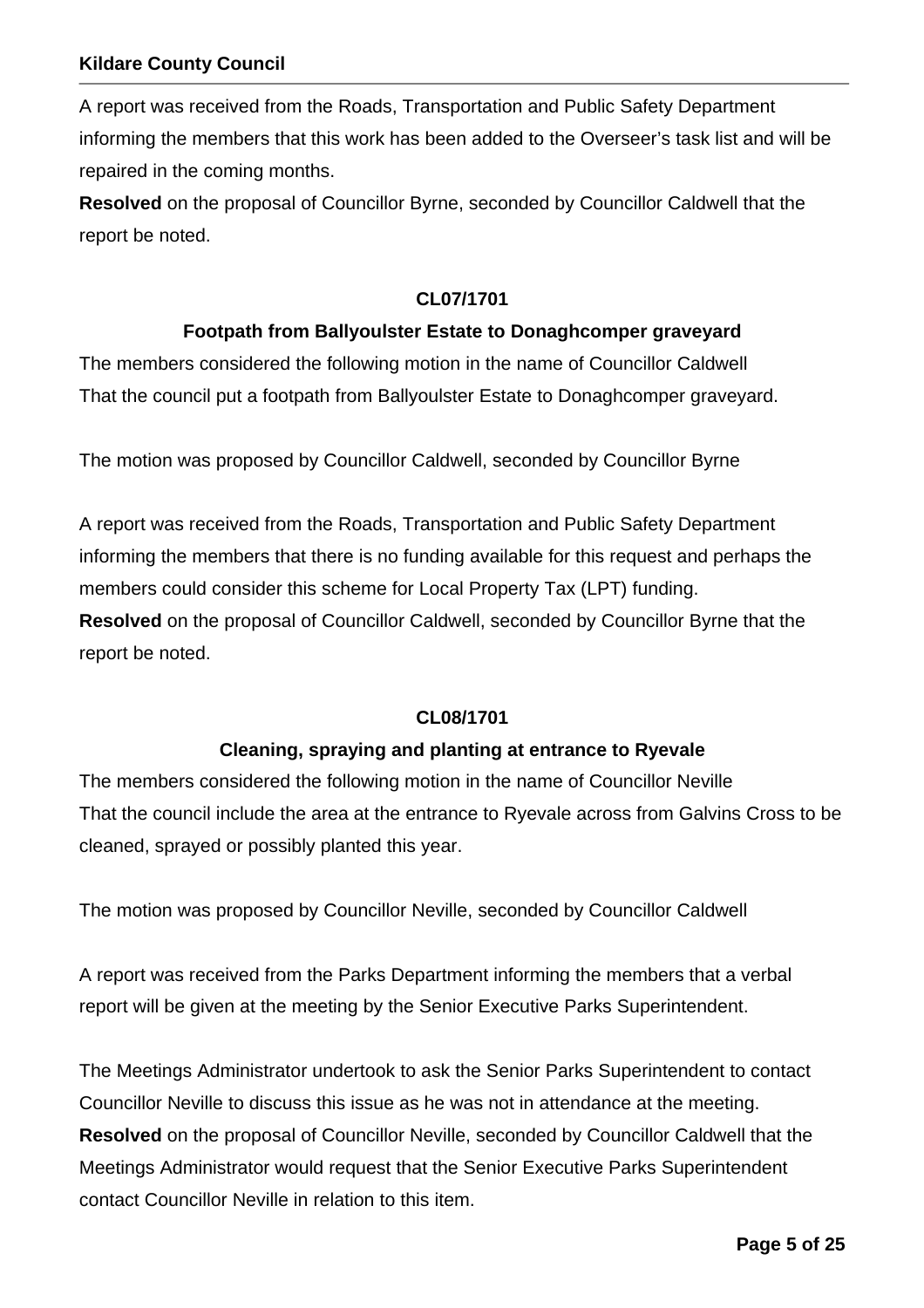## **CL09/1701**

## **Cleaning of road sign on the Aghards Road**

The members considered the following motion in the name of Councillor Coleman That the road sign "Caution Stop Ahead" on the Aghards Road leading to the junction with the Shackleton Road be cleaned.

The motion was proposed by Councillor Coleman, seconded by Councillor Caldwell

A report was received from the Roads, Transportation and Public Safety Department informing the members that this is an old sign and no longer required. The Municipal District Office will arrange removal.

**Resolved** on the proposal of Councillor Coleman, seconded by Councillor Caldwell that the Municipal District Office arrange the removal of the "Caution Stop Ahead" sign at this location.

#### **CL10/1701**

#### **Repairs to cycle track on the Shackleton Road**

The members considered the following motion in the name of Councillor Coleman That repairs be carried out to the cycle track on the Shackleton Road at the junction with the Aghards Road for the safety of cyclists.

The motion was proposed by Councillor Coleman, seconded by Councillor Caldwell

A report was received from the Roads, Transportation and Public Safety Department informing the members that this work has been completed.

**Resolved** on the proposal of Councillor Coleman, seconded by Councillor Caldwell that the report be noted.

#### **CL11/1701**

# **Provision of pedestrian crossing at English Row**

The members considered the following question in the name of Councillor Byrne Could a pedestrian crossing be provided at the end of English Row where it meets Tea Lane Celbridge and if a footpath could be provided from the grotto to the entrance of Saint Raphaels Special School?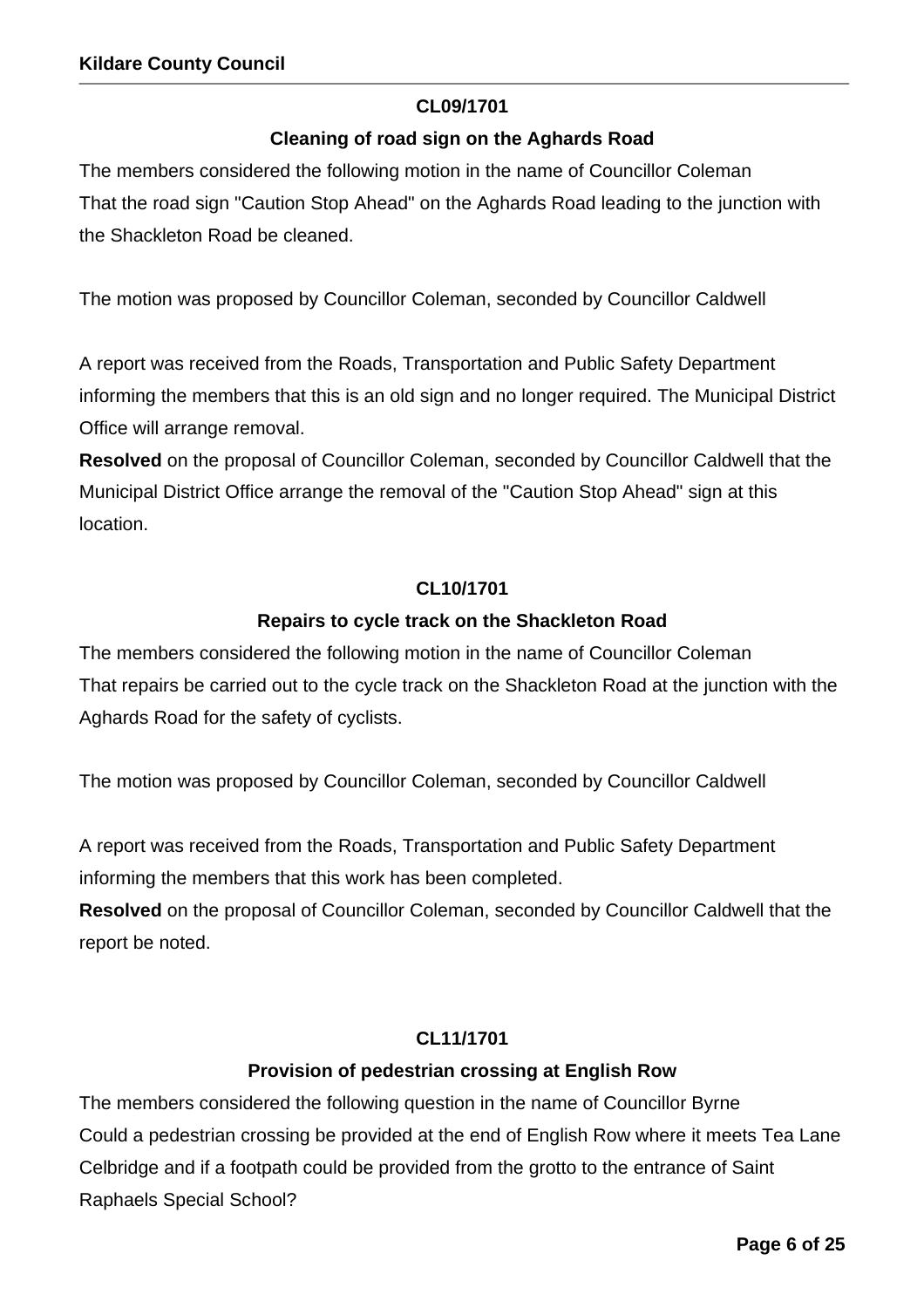A report was received from the Roads, Transportation and Public Safety Department informing the members that there is no funding available for this request, however the members could consider this scheme for Local Property Tax (LPT) funding. The report was noted.

#### **CL12/1701**

#### **Repair of street light on path from Riverforest to Glendale**

The members considered the following question in the name of Councillor Caldwell Can the council fix the street light on the path way from Riverforest entrance to Glendale estate?

A report was received from the Roads, Transportation and Public Safety Department informing the members that this light is now operational following the connection of the light to a new supply by the Electricity Supply Board (ESB). The report was noted.

#### **CL13/1701**

#### **Upgrade of lighting at bottom of Captains Hill**

The members considered the following question in the name of Councillor Caldwell Can the council upgrade the lighting at the bottom of the Captains Hill and the Arthur Guinness car park?

A report was received from the Roads, Transportation and Public Safety Department informing the members that the Public Lighting Section will assess the street lighting at these two locations and determine if an upgrade is viable and necessary at this time. Councillor Caldwell stated that an upgrade to the lighting was very necessary at these locations and especially at the car park which was very busy and where the lighting there was extremely dull.

The report was noted.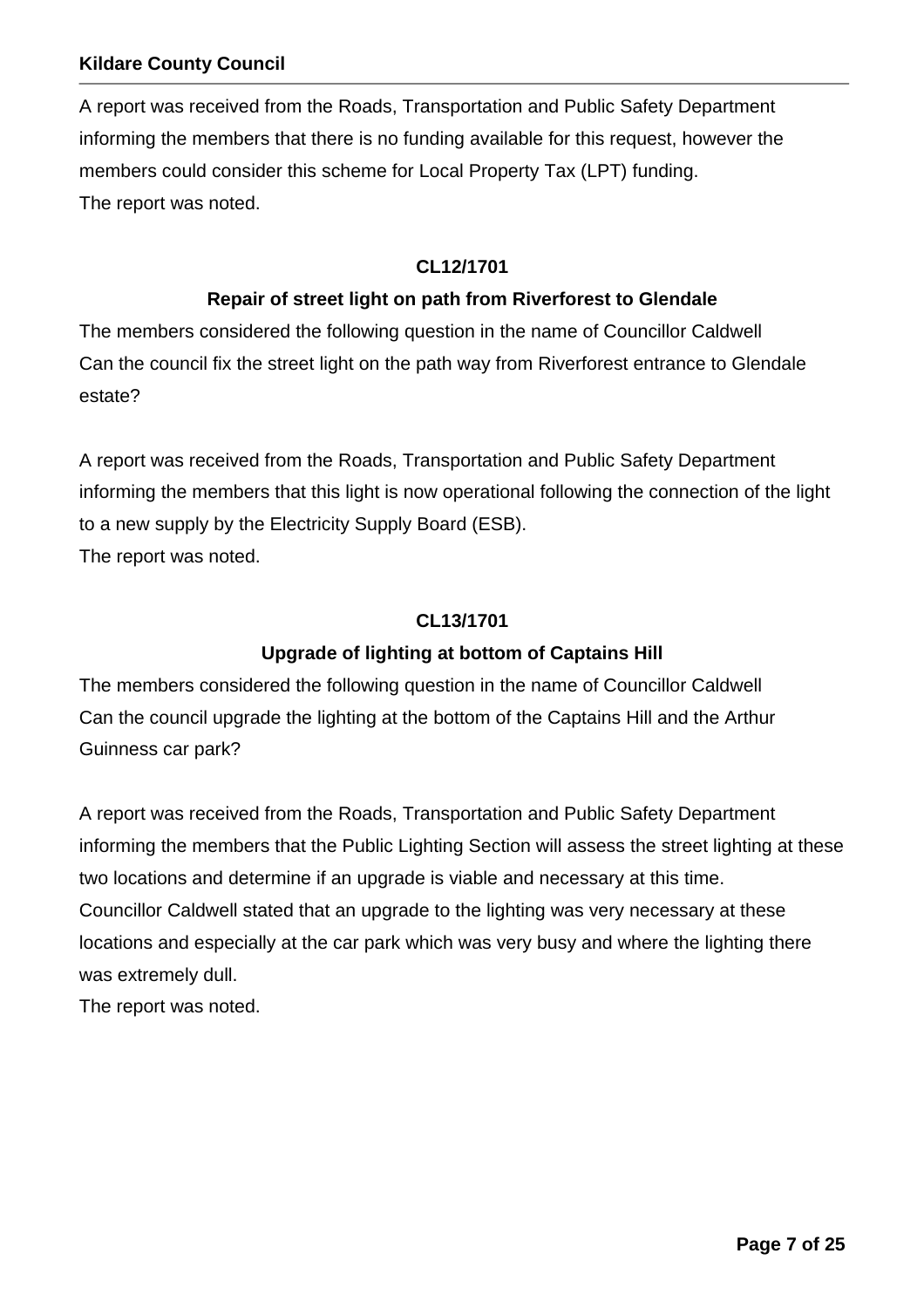## **CL14/1701**

## **Review of Salmon Leap Bridge to roundabout**

The members considered the following question in the name of Councillor Neville Can the council, ahead of a meeting with the Lucan Area Committee review the area from the Salmon Leap Bridge to the roundabout with the engineer. With that a plan could be drawn up as part of our presentation?

A report was received from the Roads, Transportation and Public Safety Department informing the members that the Municipal District Engineer will assist the members with any technical queries and that the members can contact the municipal district office directly.

Councillor Neville stated that the councillors of the Lucan Area Committee were aware of the problems but that the members needed to have a specific proposal for them which outlined and identified the areas that needed attention. He said that the members needed to take the lead on this which may lead to a better chance of success.

The Municipal District Engineer suggested that an operational meeting could be held with the members in the municipal district office in Maynooth.

Councillor Neville proposed that they walk this route together.

The Municipal District Engineer agreed and said that he would email the members to agree a suitable date for this meeting.

The report was noted.

# **CL15/1701**

# **Installation of cycle lane along Celbridge Road**

The members considered the following question in the name of Councillor Larkin Can a cycle lane be installed along Celbridge Road from Forest Park to Young's Cross and could it be put forward for National Transport Agency (NTA) grant? A report was received from the Roads, Transportation and Public Safety Department informing the members that the advice of the Municipal District Engineer and the Traffic Management Section will be sought on this matter. If a cycle lane is deemed to be required funding options will be explored, including National Transport Authority (NTA) funding.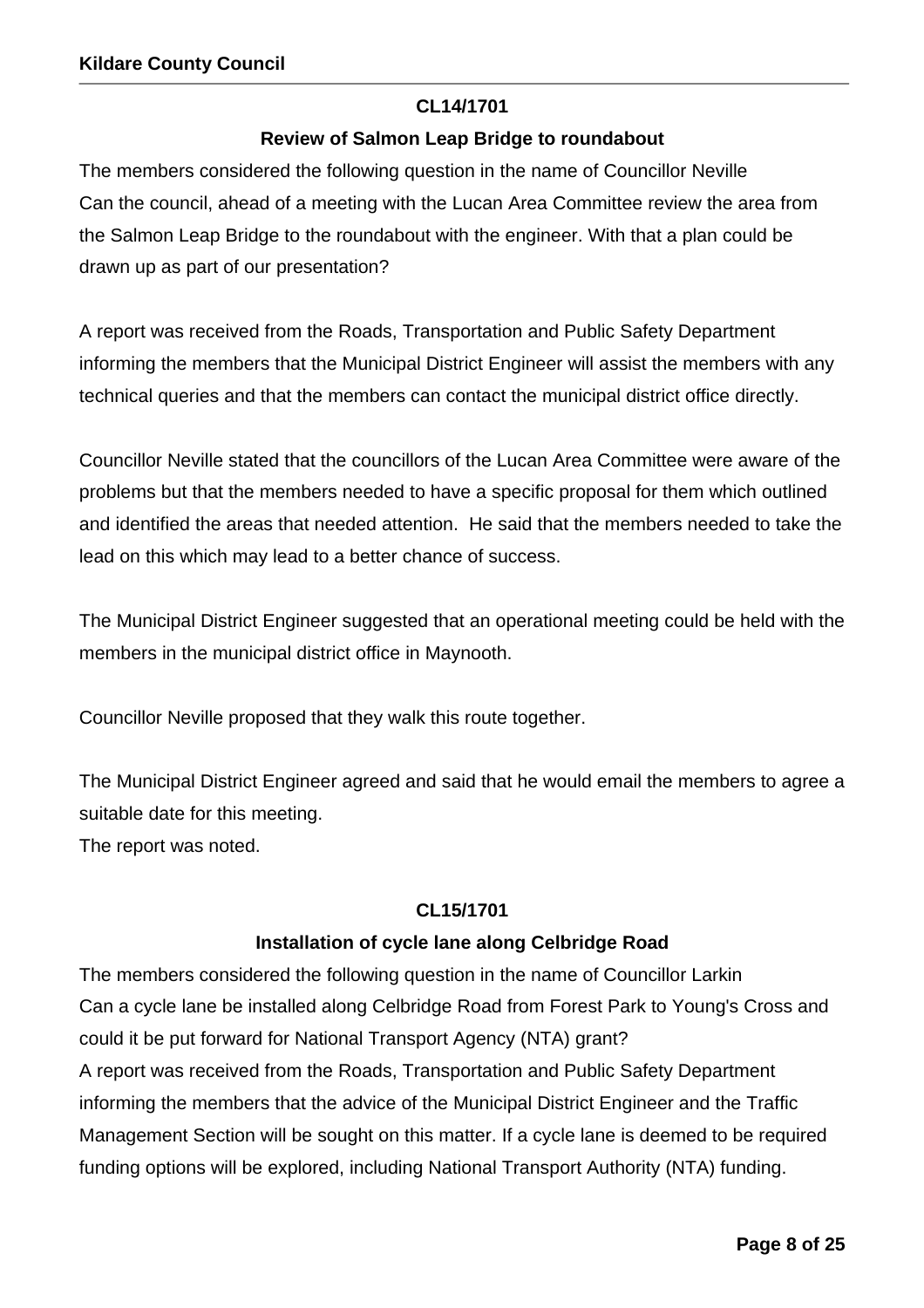Councillor Larkin stated that traffic usage was increasing along this road and also to the park and with the possibility of new houses being built in the vicinity in the future, the usage would increase further, so a cycle lane would be a great facility. He said that this cycle lane should be promoted as he believes it would get used frequently. He said that there was great scope for this on the lane up to Castletown as the lane was quite wide. He proposed finding funding for this project elsewhere if the NTA would not provide it. The report was noted.

## **CL16/1701**

## **Repairs/replacement of vehicular entrance footpath to Leixlip Library**

The members considered the following question in the name of Councillor Larkin Can the necessary repairs/replacement be carried out on the vehicular entrance footpath to Leixlip library?

A report was received from the Roads, Transportation and Public Safety Department informing the members that this footpath repair has been added to the Overseer's task list for attention in the coming months.

The report was noted.

# **CL17/1701**

#### **Traffic Survey on the Lords Road**

The members considered the following question in the name of Councillor Coleman Can a traffic survey be carried out on the Lords Road and measures be put in place to alleviate the fears of residents of speeding vehicles on this narrow road?

A report was received from the Roads, Transportation and Public Safety Department informing the members that the municipal district office will arrange for a speed survey to be carried out at this location and will revert back to the members when it is completed. The report was noted.

# **CL18/1701**

# **Repainting of yellow box at entrances to Aldi and Hawthorn View**

The members considered the following question in the name of Councillor Coleman Can the yellow box at the entrances to Aldi and Hawthorn View on the Maynooth Road be repainted?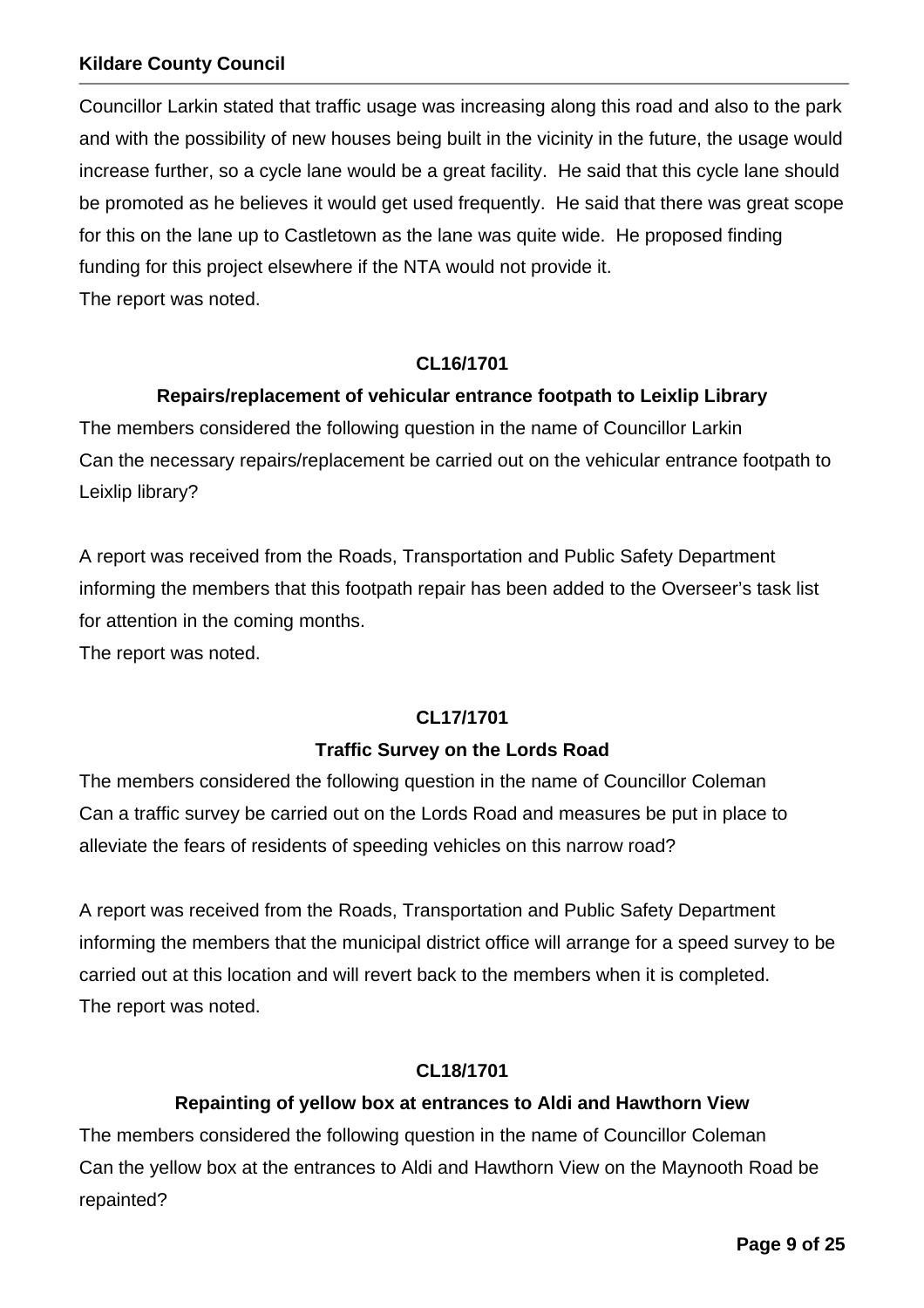A report was received from the Roads, Transportation and Public Safety Department informing the members that this request will be carried out when weather conditions permit. The report was noted.

#### **CL19/1701**

**Survey and rejuvenation of area behind The Courtyard and Arthur Guinness Square**  The members considered the following motion in the name of Councillor Neville That this council survey and set out what possibilities there are to rejuvenate the area behind The Courtyard and Arthur Guinness Square. With the work that has been done recently it would be great to continue and improve that whole area.

The motion was proposed by Councillor Neville, seconded by Councillor Caldwell.

A report was received from the Parks Department informing the members that it is proposed to develop a design to improve the appearance of this area with a continuation of the existing boardwalk and to improve the appearance of the grass embankment. This will require the cooperation of the Electricity Supply Board (ESB) who own some of the land in question and any design proposals would require the procurement of consultant engineers to develop such designs. There are no financial or staff resources available to progress this any further in the current year due to existing commitments across the county.

Councillor Neville expressed dissatisfaction with the report. He said the report did not give the costing for this project and that this area should be developed. He also said that the members should seek funding to have work done in clearing and improving this area as it had the potential to be opened up as an amenity all the way down to the river.

Councillor Larkin agreed with Councillor Neville and stated that the Parks Department should finish this project. He said it would make the area more attractive and encourage tourism. He noted a recent television programme featuring Michael Portillo which had been filmed in this area which he said was a great advertisement and that funding should be provided for this project.

Councillor Cussen stated that it was great to see the William Roantree plaque visible on the William Roantree house, however she said it was a pity that the response did not state what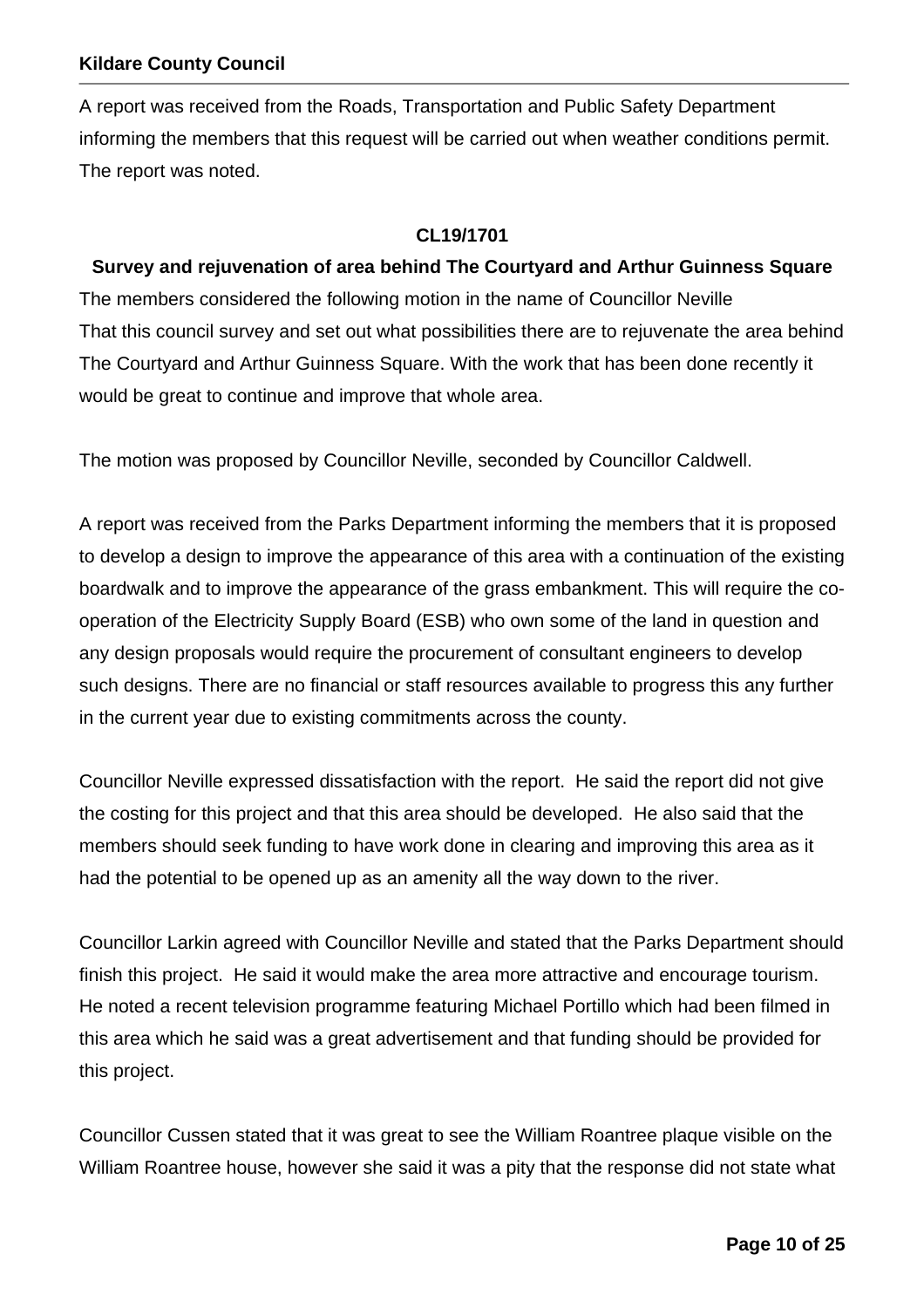plans were for the next stage. She also suggested that maybe Kildare Fáilte could promote this area.

Councillor Caldwell supported the motion and said that the area was very overgrown but he understood that bad weather had delayed works. He said that cutting back the trees would be a great improvement as this was a lovely area.

The District Manager stated that he felt that the members were very negative in their comments and that the Senior Executive Parks Superintendent had put in tremendous work and was very positive in trying to progress this area. He stated that the Senior Executive Parks Superintendent had the initial design carried out for the boardwalk but that there were ownership and engineering issues with the land. He said that there had been anti-social problems in this area and that the Senior Executive Parks Superintendent had made significant progress and transformed it. He also informed that the funding required for this project would be double the Local Property Tax (LPT) funding.

Councillor Neville said that the reason that he was negative to the response from the Parks Department was that he did not want to wait another year to see if progress could begin to be made in this area.

**Resolved** on the proposal of Councillor Neville, seconded by Councillor Caldwell that the report be noted.

#### **CL20/1701**

#### **Display of A1 Zoning map in Celbridge Library**

The members considered the following motion in the name of Councillor Larkin That A1 copies of the map 13.1 land use zoning of the Draft Celbridge Local Area Plan be put up on display in the Celbridge library as soon as possible.

The motion was proposed by Councillor Larkin, seconded by Councillor Neville A report was received from the Planning Department informing the members that copies of the A1 Zoning map are available at Celbridge Library.

Councillor Larkin stated that he was dealing with members of the public who were contacting him with their frustrations in relation to the Draft Celbridge Local Area Plan. He said that he felt that the timeline was tight but he understood that it was a statutory process. He said that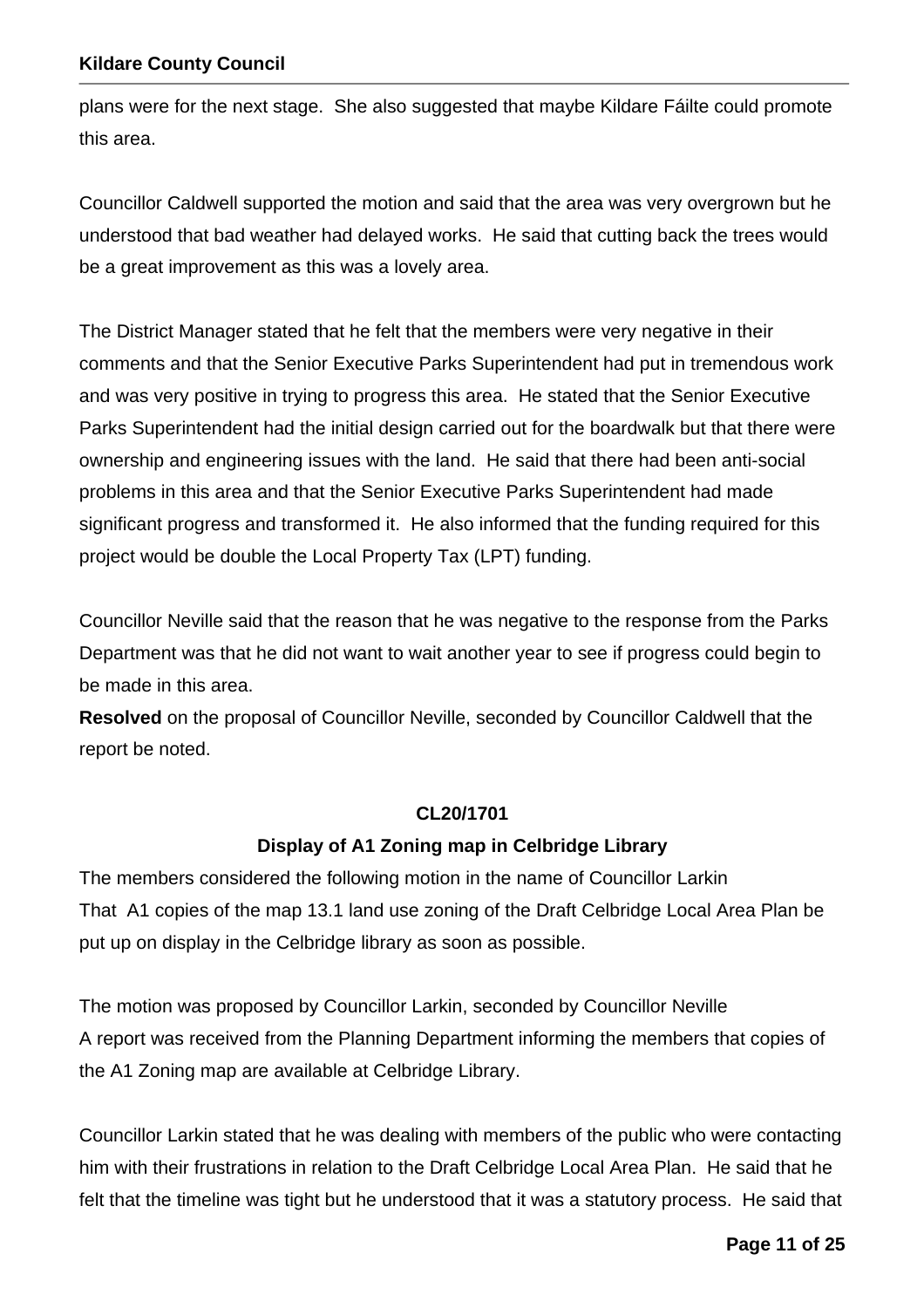copies of the plan were on the bottom shelf of the library and in his opinion they should be displayed on A1 size paper and put on a wall in the library where people could view it without difficulty.

In response to Councillor Larkin's question, Mr. Kavanagh stated that the members received an email about the Draft Leixlip Local Area Plan. He said that the council had received 620 submissions in relation to this plan and that the Chief Executive's report was due on or before the 16 February 2017. He advised the members that they would then have six weeks to consider the Chief Executive's report. He explained that he had spoken to the librarian and that he would check that the Draft Celbridge Local Area Plan was prominently displayed.

In response to a query from Councillor Neville, Mr. Kavanagh stated that there was nothing to prevent the display of this plan in other venues such as GAA clubs or Community Centres. He advised the members that the Draft Celbridge Local Area Plan was still open for submissions up to the 3 February 2017.

Councillor Caldwell stated that he felt that the perception was that the timing of these plans was not good as they happened around the Christmas period and that people were not given enough time to consider them.

Mr. Kavanagh stated that he had an issue with this perception as the plans were brought before the members on the 15 November 2016 which was six weeks before Christmas and therefore in plenty time for deliberations.

**Resolved** on the proposal of Councillor Larkin, seconded by Councillor Neville that the Senior Executive Officer of the Planning Department undertook to ensure that A1 copies of the Draft Celbridge Local Area Plan would be prominently displayed in Celbridge library.

#### **CL21/1701**

#### **Circular route from Leixlip Gate be considered by Slí na Slaínte**

The members considered the following motion in the name of Councillor Larkin That the circular route that is being used by pedestrian, walkers, runners, cyclists etc, which runs from Leixlip Gate to Intel roundabout, Louisa Bridge down Accommodation Road and right back towards Leixlip Gate be considered for a Slí Na Slaínte route and would it be possible to install some urban gym equipment along the route.

The motion was proposed by Councillor Larkin, seconded by Councillor Caldwell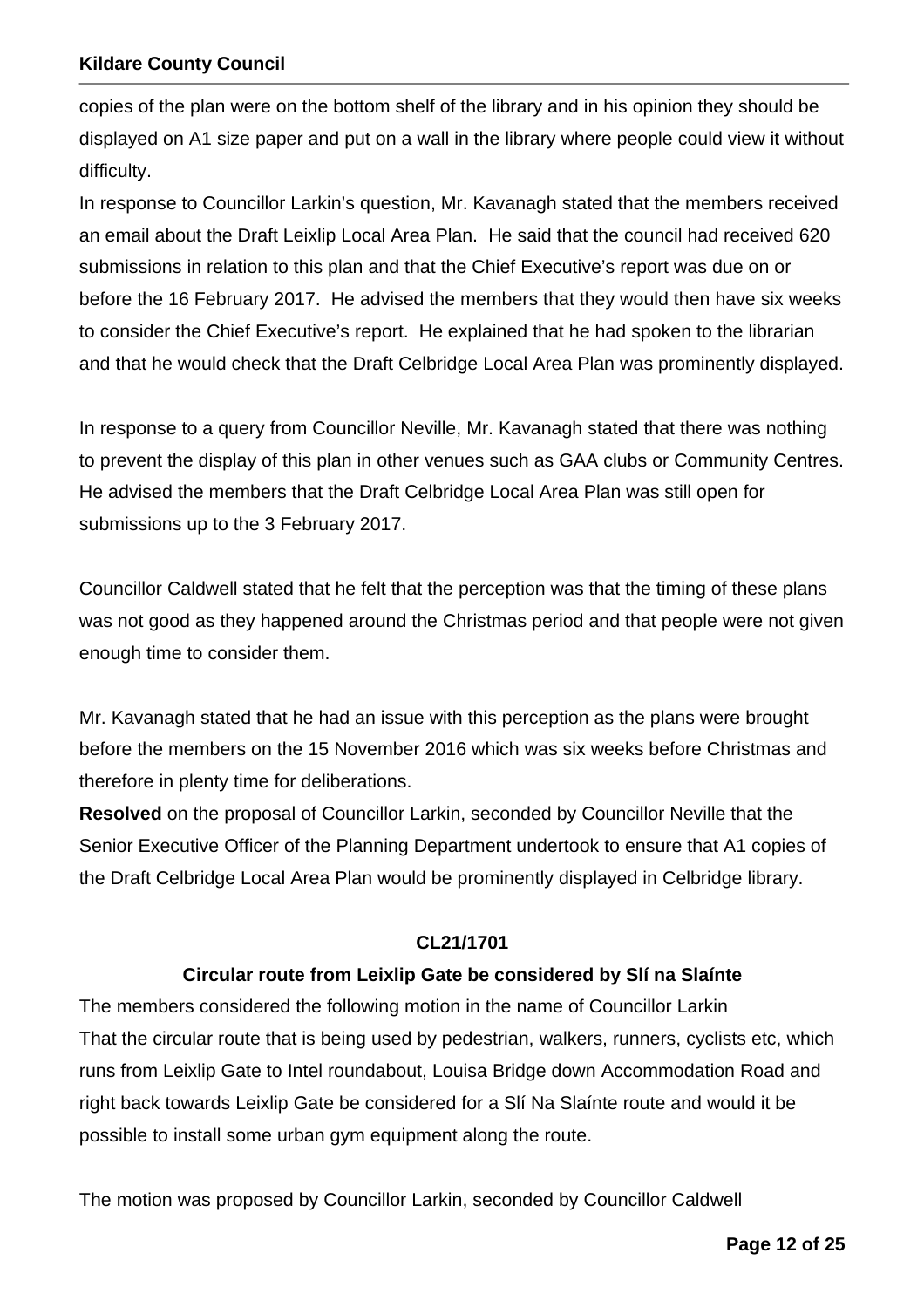A report was received from the Parks Department informing the members that this location will be considered in conjunction with Kildare Sports Partnership and in the context of other commitments across the county in the current year and that the cost and an outline design will be presented to members later in the year.

Councillor Larkin said that he had spoken to the Senior Executive Parks Superintendent and that he would welcome a designated route noting it would be brilliant for the area if it could be considered as a Slí na Slaínte route.

Councillor Neville stated that he supported the motion, that the route was 4.7km and he would like to see it being advertised so that it could be utilised more.

Councillor Coleman said that he supported the motion also as he thought that this would be a great asset to the area.

**Resolved** on the proposal of Councillor Larkin, seconded by Councillor Caldwell that this circular route to be considered in conjunction with Kildare Sports Partnership and a cost and outline design to be presented to the members later in the year.

# **CL22/1701**

# **Provision of fence in Crodaun Forest Park, Celbridge**

The members considered the following question in the name of Councillor Byrne Can the council consider providing a fence opposite houses (details provided) in Crodaun Forest Park, Celbridge similar to the one erected in Hawthorn View to good effect to prevent anti-social behaviour in the estate?

A report was received from the Parks Department informing the members that this location was inspected. A huge amount of garden green waste is being dumped at this location, but before any consideration could be given in relation to a fence, a commitment would be required as to how the residents propose to stop this illegal dumping of garden waste and remove the existing waste.

Councillor Byrne said that he would check into how the residents would propose to stop the illegal dumping of garden waste and remove the existing waste from this location. The report was noted.

# **CL23/1701**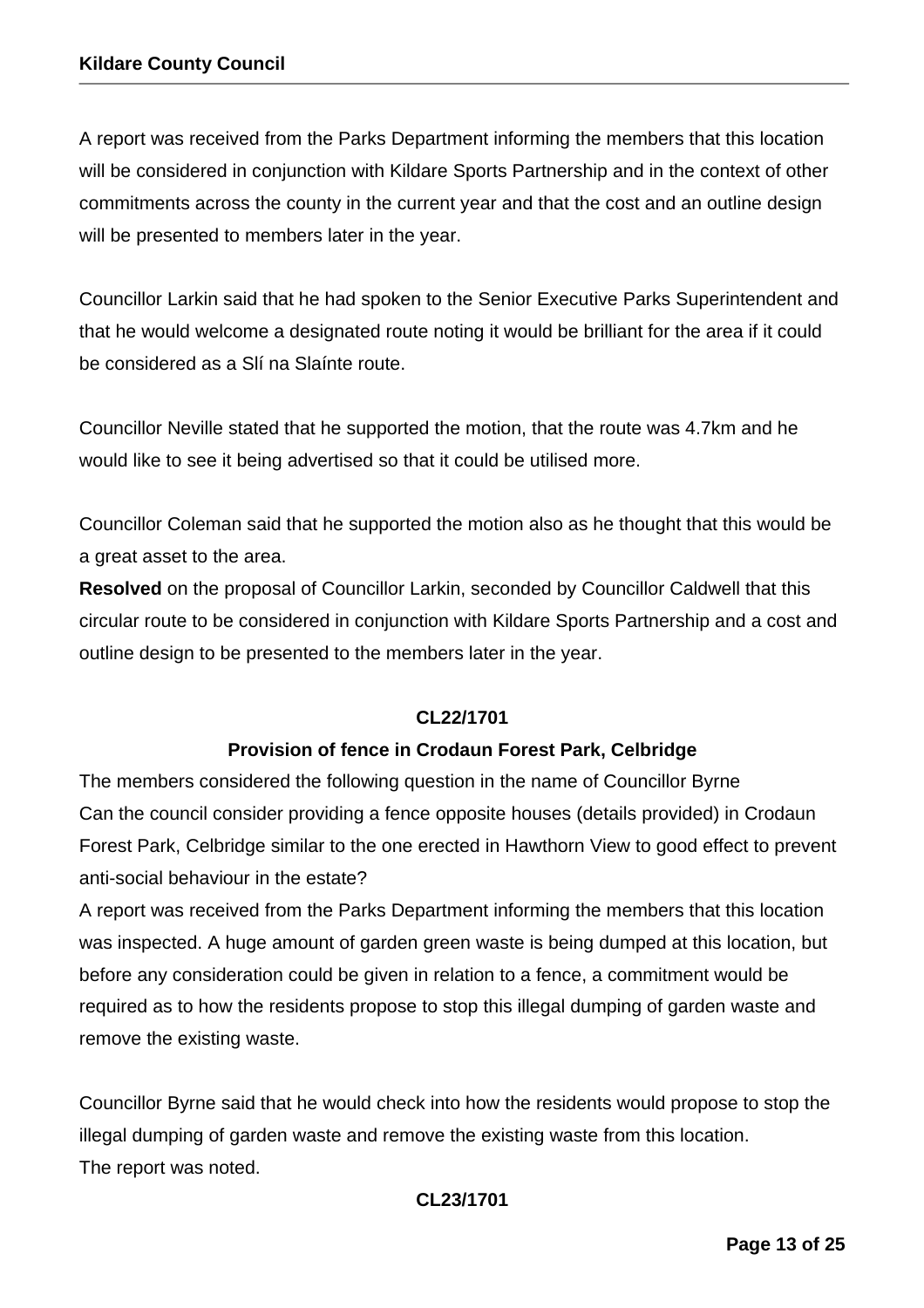**Provision of information as to how the LAP for Celbridge and Leixlip were advertised**  The members considered the following question in the name of Councillor Cussen Can the members be provided with a list which shows how the Local Area Plans for Celbridge and Leixlip were advertised and brought to the attention of residents in our area?

A report was received from the Planning Department informing the members that the Leixlip Local Area Plan 2017-2023 and an information leaflet was placed on public display in Áras Chill Dara, Naas at the public counter in the Planning Section and Leixlip Library, the Woods, Leixlip. The report also noted that a full copy of the plan with information leaflets and all associated documentation including environmental reports were made available on the Kildare County Council website from the 15 of November 2016 and that the publication of the plan also appeared on the council's website newsfeed. A public notice was placed in the Leinster Leader on the 15 of November 2016 which advised that the plan had been published and was available at the locations outlined above. Details of the publication of the plan and its locations and how to make a submission were set out on an information leaflet which was issued to the Public Participation Network and Social Media Office coordinators. The coordinators have confirmed that they distributed the details regarding the Draft Local Area Plan to their members and 'followers'. The report also confirmed that details of the Draft Local Area Plan had been posted multiple times on the council social media platforms i.e. Facebook and Twitter.

The Celbridge Local Area Plan 2017-2023 with an information leaflet was placed on public display in Áras Chill Dara, Naas and Leixlip Library and a full copy of the plan and all associated documents and environmental reports were made available on the council's website from the 13 of December 2016 at 9 a.m. A public notice was placed in the Leinster Leader on the 13 of December (newspaper used for all Local Area Plans in North Kildare) which advised that the plan had been published and is available at the locations outlined above. Details of the publication of the plan and its locations and how to make a submission were set out on an information leaflet which was issued to the Public Participation Network, Celbridge Integrated Service Provide and Social Media Office coordinators. The coordinators have confirmed that they distributed the details regarding the Draft Local Area Plan to their members and 'followers'. The report also confirmed that details of the Draft Local Area Plan have been posted multiple times on the council social media platforms i.e. Facebook and Twitter.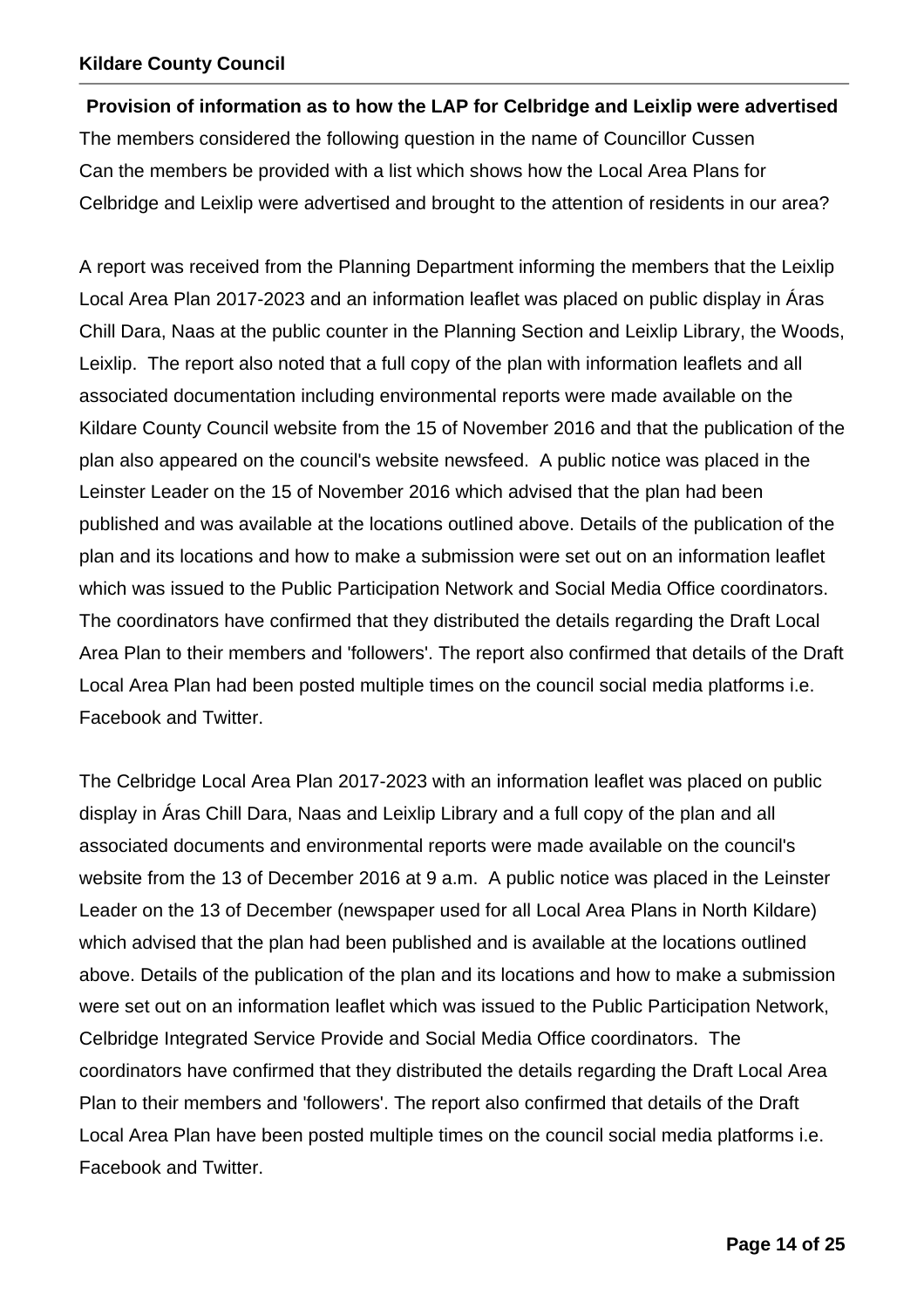Councillor Cussen stated that the advertisement of the Draft Local Area Plans were for public engagement. She said that they had been advertised in the Leinster Leader and that the Liffey Champion was the saturation paper for the Celbridge-Leixlip Municipal District. She said that there should be large displays of the plans and maps in the library which she added had been closed over the Christmas period and that an advertisement should have been placed in the Liffey Champion listing where these plans could be seen and the times that they could be viewed. She said that this created huge frustration to the public.

The Senior Executive Officer for the Planning Department said that he took Councillor Cussen's point in relation to advertising in the Liffey Champion but that complaints that were made in relation to people not being able to access the on-line system over the Christmas period were unfounded.

Councillor Cussen asked why the submissions could not be sent in by email. She said that this was off-putting to people and that because a lot of people try to send in their submissions on the same day they have trouble trying to get on to the on-line system.

Mr. Kavanagh stated that the advantage to the on-line system was that people can attach documents to their submissions and that they also get an automatic response with an acknowledgement of their submission received.

Councillor Caldwell agreed with Councillor Cussen and stated that future advertisements for their municipal district should be placed in the Liffey Champion.

In response to Councillor Cussen's question as to the timeline of the planning process, the District Manager stated that there would be an In-Committee briefing on the 25 January 2017 and he would give Councillor Cussen a template of the generic timeline at the meeting.

Ms. Cooke outlined the two methods for submissions. She said that they could be submitted on-line where documents could be attached. She said that paper submissions could be made. She informed the members that submissions could not be made by email due to the complexity of the system and the size of the documents.

She added that staff were available to assist people in making submissions if they were having difficulties.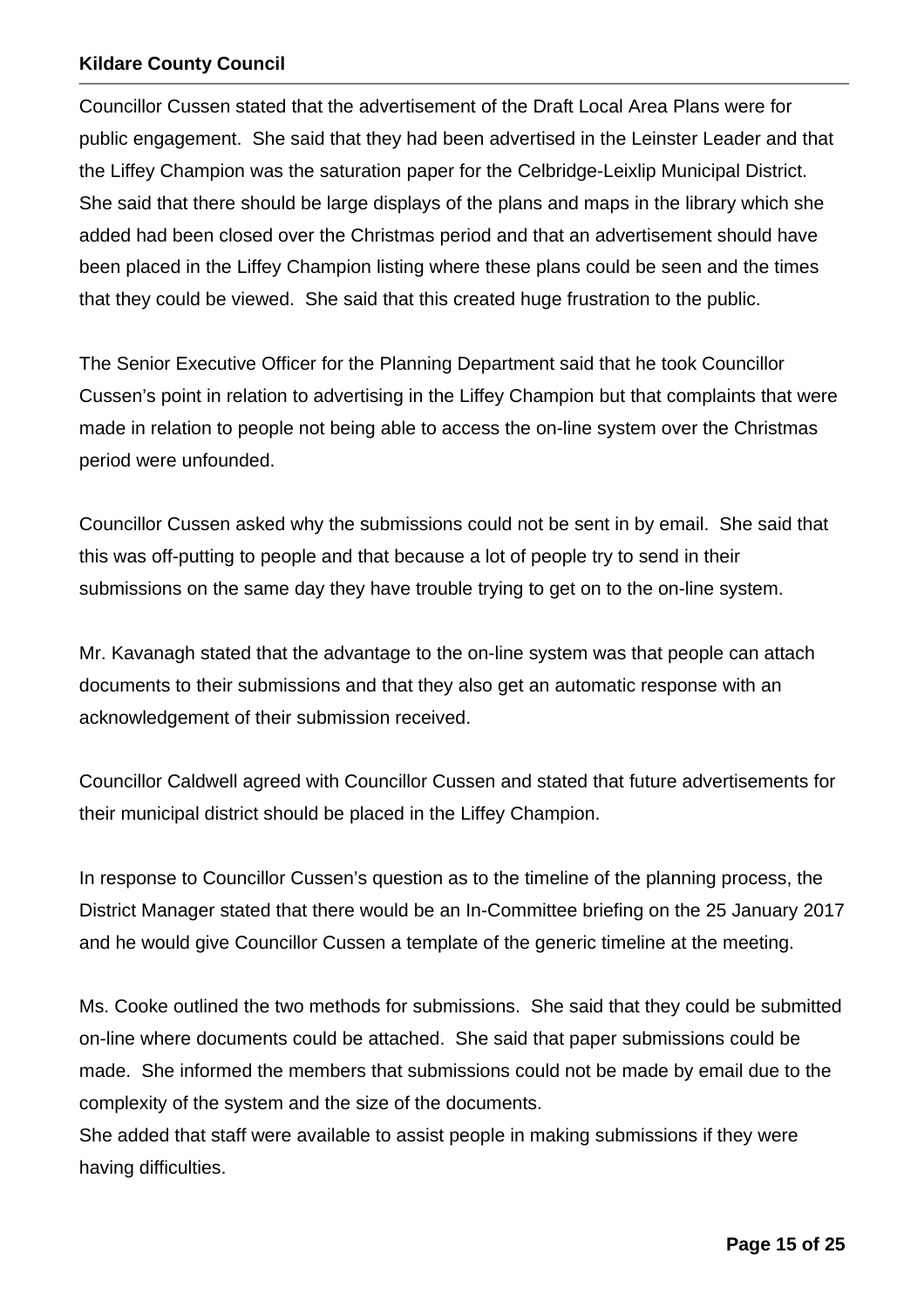In response to Councillor Cussen's query Ms. Cooke stated that issue papers were not included in the statutory time frames for Local Area Plan reviews. In response to Councillor Young's request, the District Manager undertook to create a link to the on-line submission system to make it easier for people to access. Councillor Cussen noted the report.

#### **CL24/1701**

#### **Restoration of The Boathouse in Leixlip**

The members considered the following question in the name of Councillor Neville Can the council review the possibilities and opportunity to restore The Boathouse in Leixlip in co-operation with the owners?

A report was received from the Parks Department informing the members that it was proposed to seek the permission of the owners of the structure firstly regarding the possibilities of restoring The Boathouse. If this is granted then it is proposed to seek quotations from a number of conservation architects to prepare a report which would enable the restoration of The Boathouse. However, before this is carried out, it is proposed to complete a number of existing commitments in the municipal district.

Councillor Neville stated that this was a key focal and heritage point in Leixlip and that it would be remiss of him not to raise the issue and to allow this very visible feature to go to rack and ruin. He said that the owners would be second to none in protecting heritage and anything that the council could do to assist them would be of great benefit to ensure that the future of this structure is secure.

The report was noted.

#### **CL25/1701**

#### **Consideration of receipt of presentation from LAWCO**

The Meetings Administrator informed the members that Ms. Aoife McGrath had made a presentation to the Director of Service for Water Services and the Environment and she had requested the opportunity to make a presentation to each municipal district to consider receipt of a presentation on the operations of the Local Authorities Waters and Communities Office (LAWCO) and an update on the preparation of the 2nd Cycle Draft River Basin Management Plan.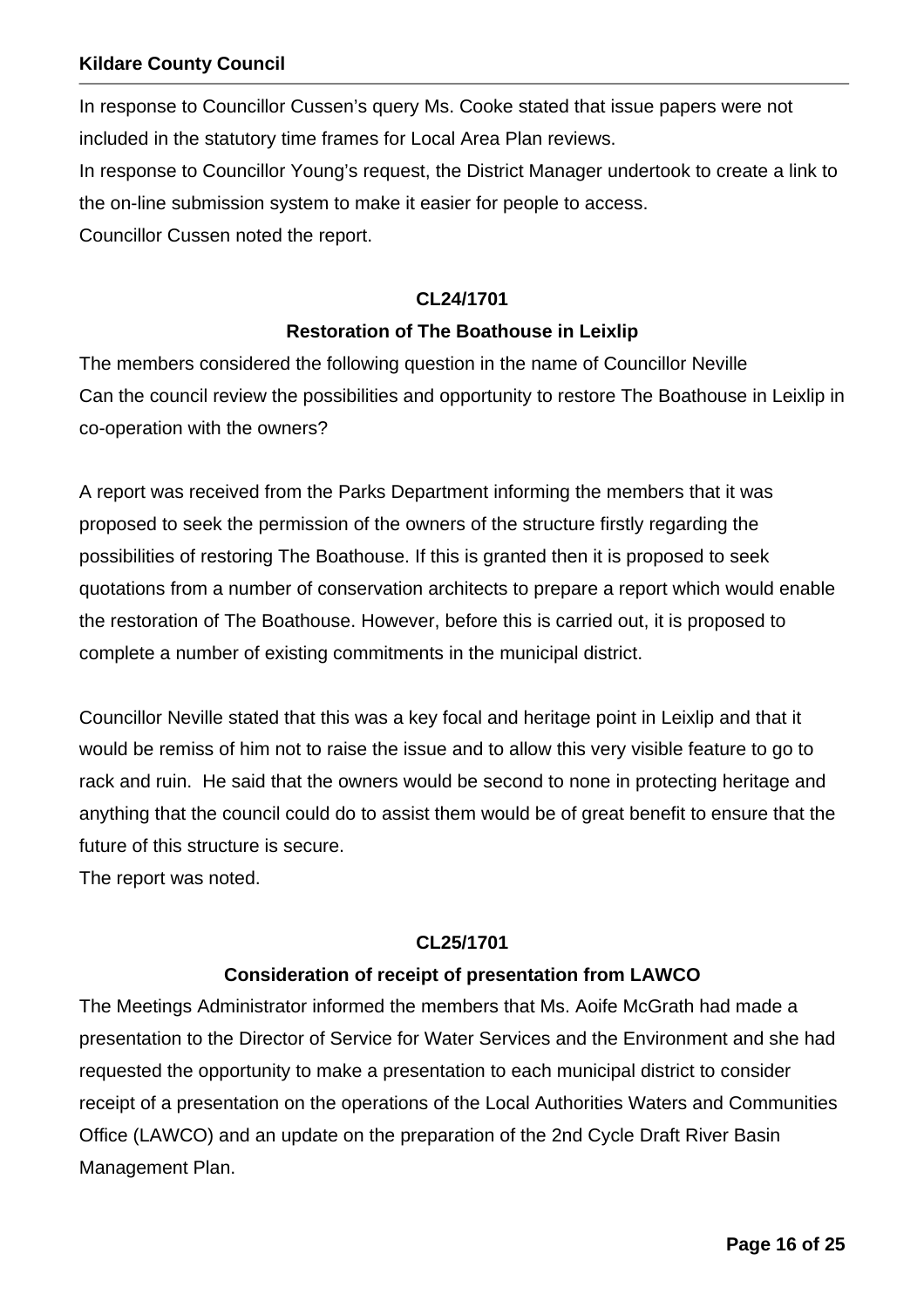Following discussion by the members it was agreed to receive this presentation at their monthly meeting on 21 April 2017.

**Resolved** on the proposal of Councillor Caldwell, seconded by Councillor Young and with the agreement of all the members to receive a presentation on the operations of the Local Authorities Waters and Communities Office (LAWCO) and an update on the preparation of the 2nd Cycle Draft River Basin Management Plan at the April meeting of the Celbridge-Leixlip Municipal District to be held on 21 April 2017.

#### **CL26/1701**

#### **Pilot project for additional bins in Celbridge-Leixlip Municipal District**

The members considered the following motion in the name of Councillor Cussen That the Celbridge Leixlip Municipal District be selected for a pilot project whereby additional bins (any bin or dog waste specific) are provided and are included in the bin emptying schedule. The project could only help to improve the litter problems in our municipal district.

The motion was proposed by Councillor Cussen, seconded by Councillor Caldwell

A report was received from the Roads, Transportation and Public Safety Department informing the members that the council are not in a position to service anymore bins on our current route. If a new location for a bin is identified then we could consider removing/relocating an existing bin to this location but no additional bins can be serviced with the current resources.

Councillor Cussen said that a costing for the provision and service of extra bins was requested at the December meeting and that the members had not received this costing. She said that a survey had been carried out by Kerry County Council and the outcome was that seventy five percent of dog walkers carried dog bags to clean up after their dogs and she could not understand why this county was so reluctant to improve the provision of extra bins along well known dog walking routes. She said that this issue had been discussed since 2015 and she could not understand why it could not be progressed. She re-iterated that this was not a problem in any other county and she queried as to where the impediment was in Kildare. She said that bins can be provided by an Irish company for €168 and that the council received €49,000 in revenue from dog licences so funding should not be the issue. She asked for co-operation from the members to put money from the Local Property Tax funding into issues for dog fouling such as stencilling, bins and dog fouling campaigns.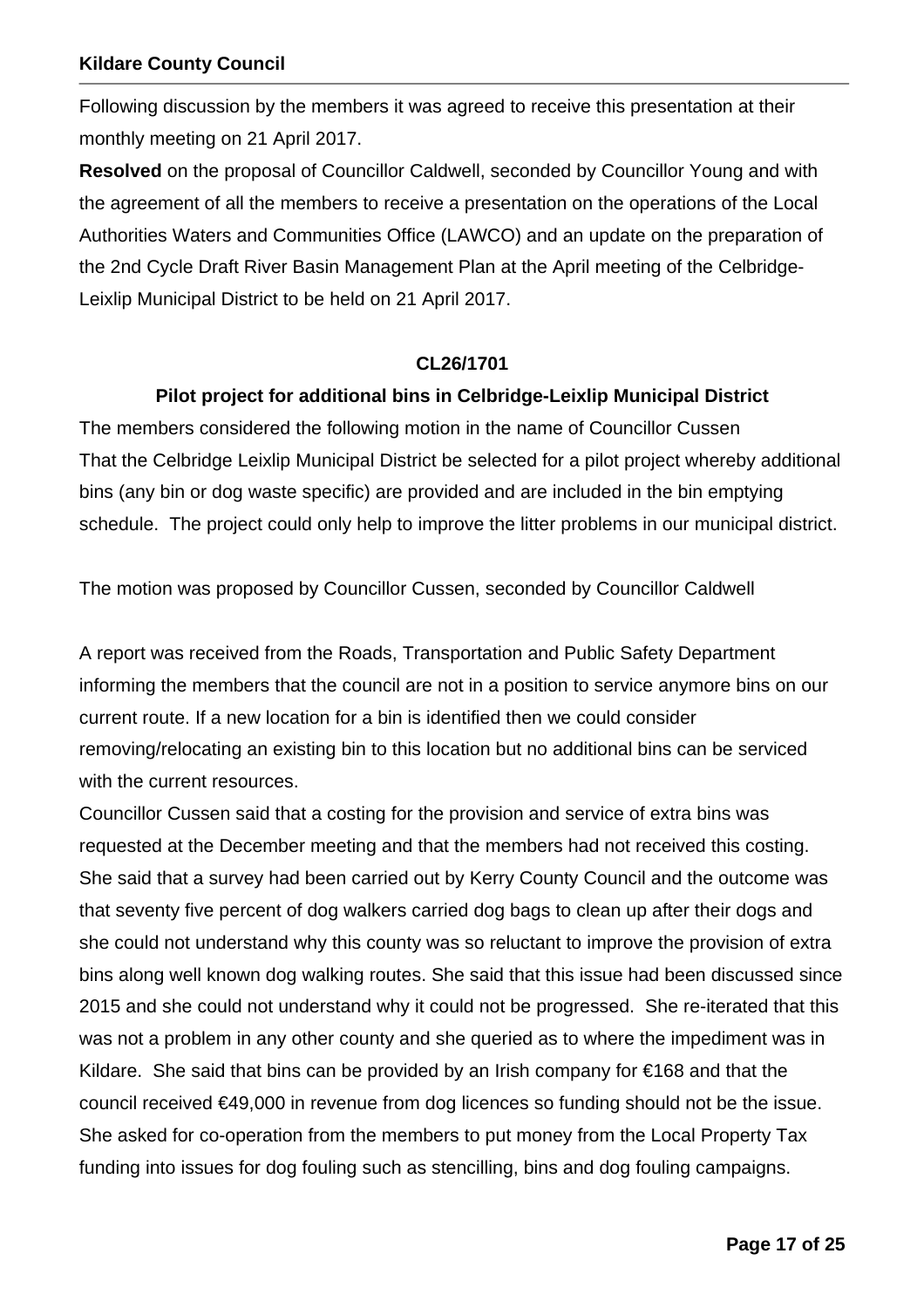Mr. Fagan stated that a presentation was given by the Environmental Awareness Officer on "Any Bin Any Bag" to the Environment Strategic Policy Committee (SPC). He stated that the reply to the motion was issued from the Roads Section who have the responsibility for the emptying of bins in the municipal district but that a more detailed report from both Roads and Environment could be presented for the next meeting.

Councillor Caldwell suggested that a letter be sent to Meath County Council to enquire how their dog bin system operates.

Councillor Larkin stated that he supported the motion for a pilot project be carried out in the Celbridge-Leixlip Municipal District to see how well it would work.

Ms. Dalton undertook to request a report on this issue from the Environment and Roads Section for the progress report on this issue for the February meeting. **Resolved** on the proposal of Councillor Cussen, seconded by Councillor Caldwell that the Meetings Administrator would request a report on this issue from the Environment and Roads Section for the progress report on this issue for the February meeting.

# **CL27/1701**

# **Site map with names of deceased displayed at gate of Confey graveyard**

The members considered the following motion in the name of Councillor Caldwell That the council place a site map with the names of the deceased displayed at the gate of Confey graveyard?

The motion was proposed by Councillor Caldwell, seconded by Councillor Coleman

A report was received from the Environment Department informing the members that this proposal has merit and would be examined. The Environment Section is commencing a pilot project to survey a number of cemeteries in 2017. As part of this work it may be possible to progress this proposal.

Councillor Caldwell said that this site map was currently in place in Kilcock graveyard and it was very helpful.

Councillor Coleman agreed and said that it was a very worthwhile initiative.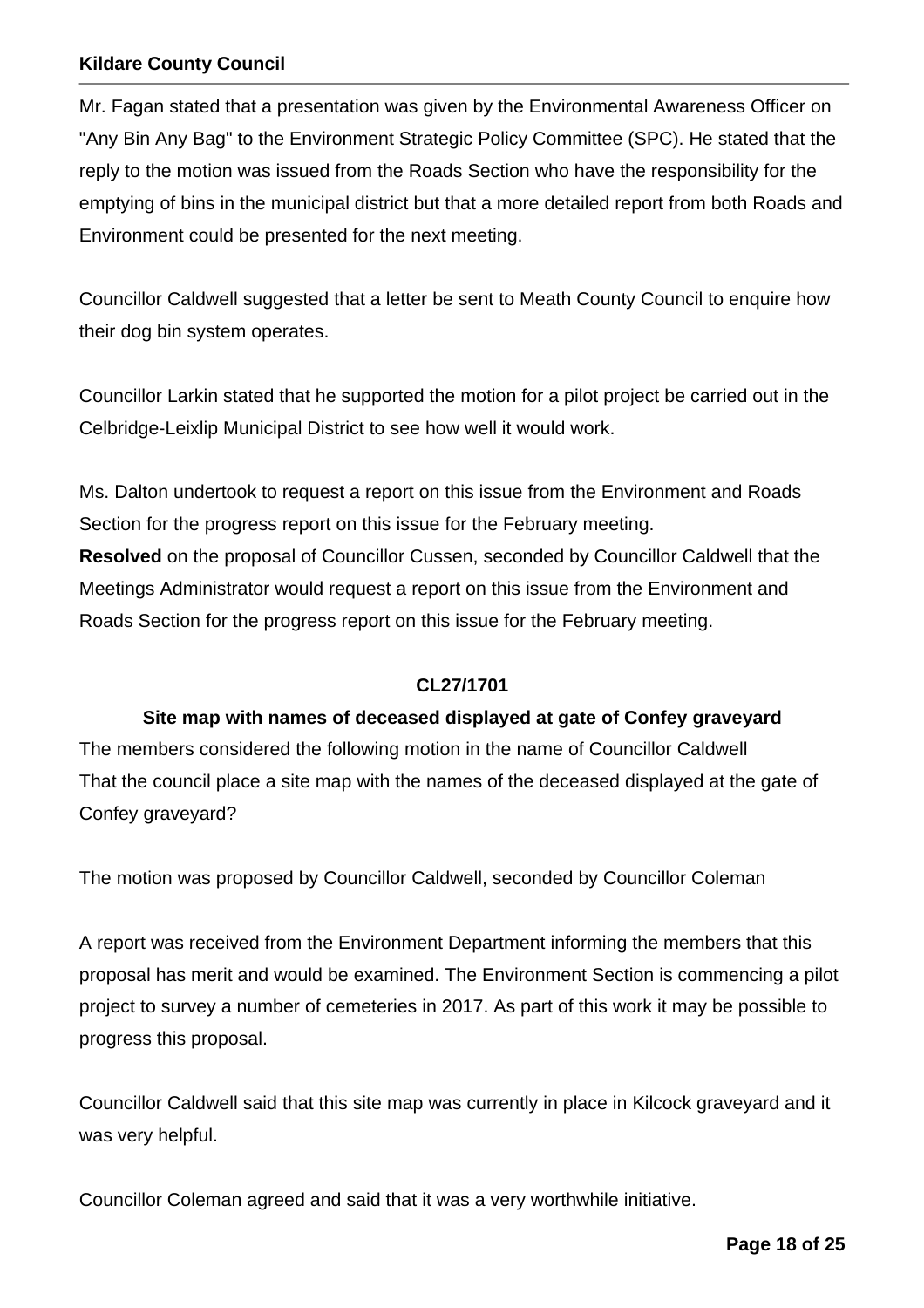**Resolved** on the proposal of Councillor Caldwell, seconded by Councillor Coleman that the issue of placing a site map with the names of the deceased displayed at the gate of Confey graveyard will be examined by the Environment Department.

#### **CL28/1701**

#### **Drafting of procedures for grants to Residents Associations**

The members considered the following question in the name of Councillor Cussen Can our municipal district have a report back from the Environment Strategic Policy Committee (SPC) in respect of how we can contribute to the drafting of new procedures for grants to residents associations, as we requested new procedures following the grant allocations in 2016?

A report was received from the Environment Department informing the members that the Environment Section will examine the matter in advance of advertising the Residents Grants Scheme for 2017. A revised application will be prepared to reflect key considerations, e.g. number of housing units within the estate, area of green space, year of construction, etc.

Councillor Cussen stated that she had no issue with the money or governance on this issue but the criteria needed to be looked at. She said that she would like to have this revised application form for the February meeting to look at as the Residents Association Grants would be coming up again shortly.

The report was noted.

# **CL29/1701**

# **Agreement of spend of retained Local Property Tax (LPT) for 2017**

A copy of the agreed allocation of the retained Local Property Tax (LPT) funding was circulated at the meeting as outlined:

| <b>Community</b>                    |         | <b>Estimated Cost</b> | <b>Service Total</b> |
|-------------------------------------|---------|-----------------------|----------------------|
| <b>Community Grants</b>             |         |                       |                      |
| <b>Residents Association Grants</b> | €20,000 |                       |                      |
| <b>Community Grants</b>             | €60,000 |                       |                      |
| Mens Shed                           | €10,000 | €90,000               |                      |

#### Christmas Lights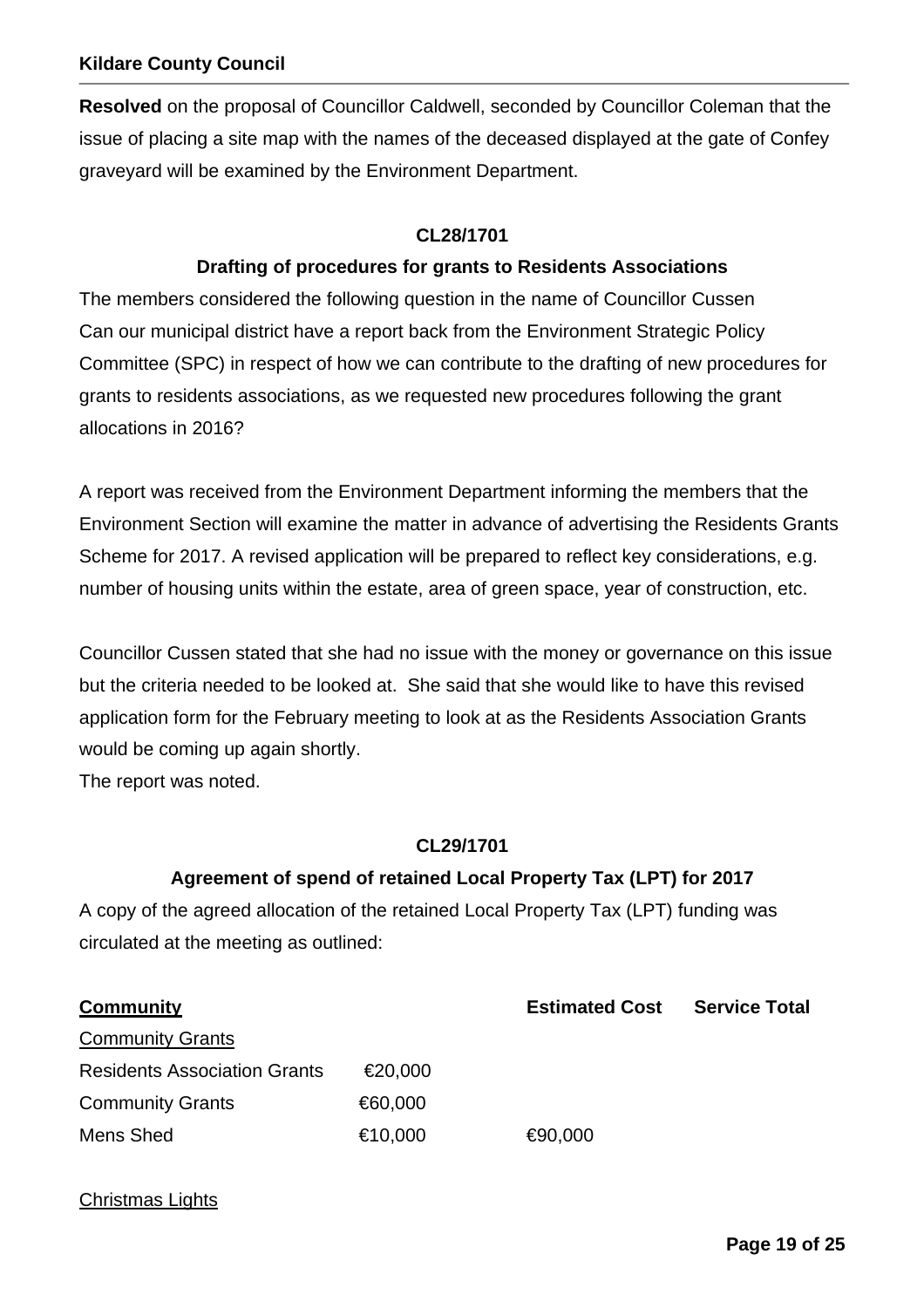|                                                  |         | <b>Estimated Cost</b> | <b>Service Total</b> |
|--------------------------------------------------|---------|-----------------------|----------------------|
| <b>Celbridge Lights</b>                          | €20,000 |                       |                      |
| Leixlip Lights                                   | €15,000 | €35,000               |                      |
| <b>Festivals</b>                                 |         |                       |                      |
| <b>Celbridge Festival</b>                        | €5,000  |                       |                      |
| Celbridge St. Patricks Day                       | €5,000  |                       |                      |
| <b>Leixlip Festival</b>                          | €14,000 |                       |                      |
| Leixlip St. Patricks Day                         | €6,000  | €30,000               |                      |
|                                                  |         |                       |                      |
| <b>Age Friendly Programme</b>                    |         | €10,000               |                      |
| <b>Tea Lane Project</b>                          |         | €15,000               |                      |
| Mojo Project                                     |         | €25,000               | €205,000             |
| <b>Parks</b>                                     |         |                       |                      |
| Parks projects to be agreed                      |         | €60,000               |                      |
| Leixlip Playground                               |         |                       |                      |
| To be held while discussions regarding           |         |                       |                      |
| playground in Leixlip Amenity Centre takes place |         | €30,000               |                      |
|                                                  |         |                       | €90,000              |
| <b>Sports Partnership</b>                        |         |                       |                      |
| Sports Partnership Projects to be agreed         |         | €10,000               | €10,000              |
| <b>Heritage</b>                                  |         |                       |                      |
| Donaghcomper Cemetery                            |         |                       |                      |
| Details to be submitted by Bridget Loughlin      | €25,000 | €25,000               |                      |
| <b>Environment</b>                               |         |                       |                      |
| <u>Tidy Towns</u>                                |         |                       |                      |
| <b>Celbridge Tidy Towns</b>                      | €10,000 |                       |                      |
| Leixlip Tidy Towns                               | €10,000 |                       |                      |
| <b>Ardclough Tidy Towns</b>                      | €5,000  | €25,000               |                      |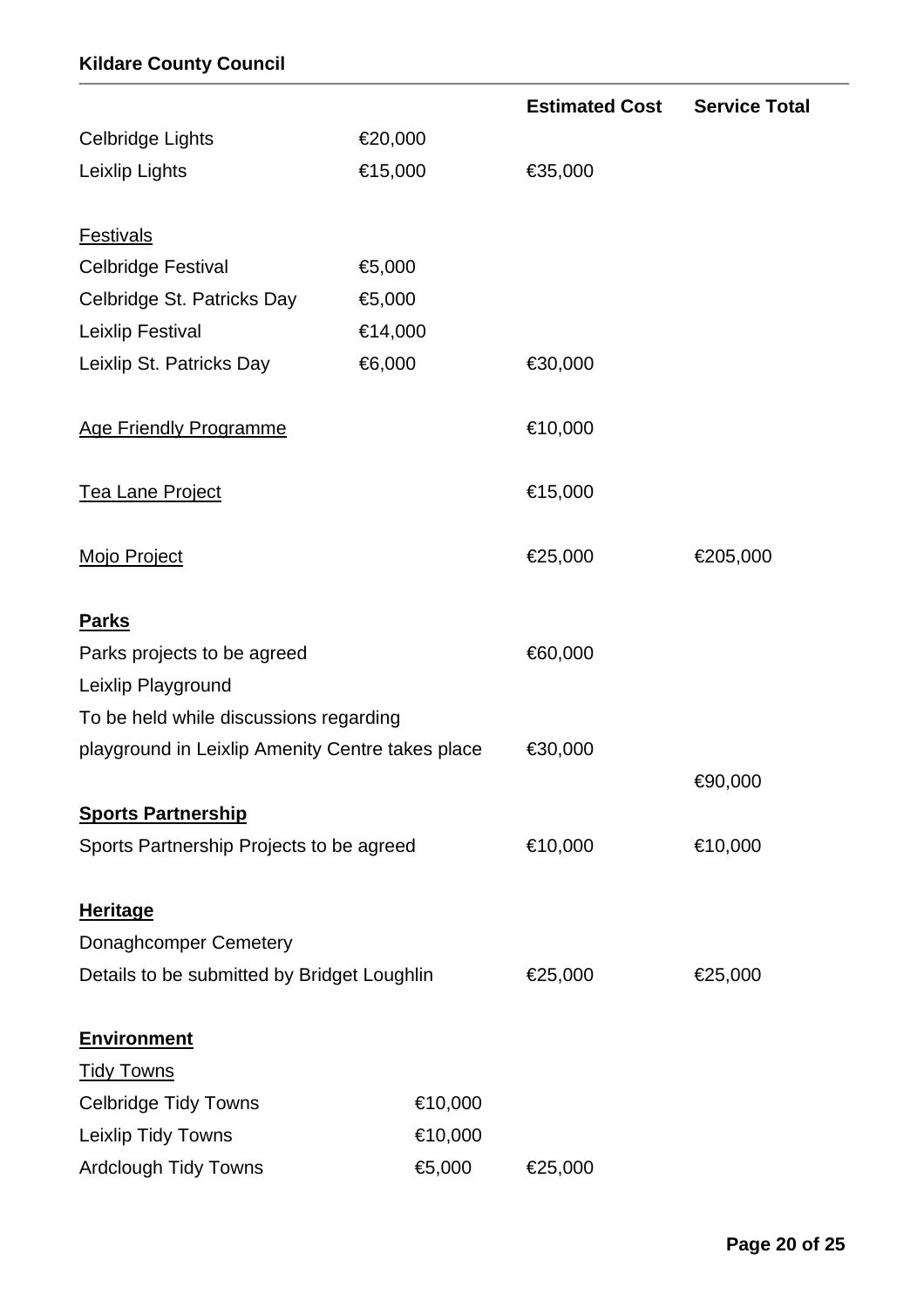|                           | <b>Estimated Cost</b> | <b>Service Total</b> |
|---------------------------|-----------------------|----------------------|
| Dog Bag Facilities        | €5,000                | €30,000              |
| <b>Roads</b>              |                       |                      |
| Footpaths                 |                       |                      |
| Programme to be agreed    | €175,000              |                      |
| Damaged Roads             |                       |                      |
| Programme to be agreed    | €100,000              |                      |
| Celbridge Boardwalk study | €10,000               | €285,000             |

# **Total LPT allocation: €645,000**

Councillor Larkin stated that there was a meeting to discuss the Local Property Tax funding and that all the members were in agreement with the spend. He noted that there was a lot of work still to be done.

Councillor Neville said that there was a significant amount of money and that the members had tried to contribute to as many different groups as possible. He thanked the members on their agreement on this schedule and said that he looked forward to the work that still needed to be done but noted said that the community should feel the benefit from this funding.

Councillor Cussen said that it was the peoples' money as they had contributed to it and everyone was entitled to benefit from it.

Councillor Caldwell agreed and said that everyone was obliged to pay and that it was a great initiative and the benefits were enormous to community groups and businesses.

Councillor Colman stated that the schedule was very good and would be a very good benefit to communities.

Councillor Young stated that seventy per cent of property tax came from valuations of properties that were less that €200,000 and he would like to see the members resisting the increase of this tax in future years.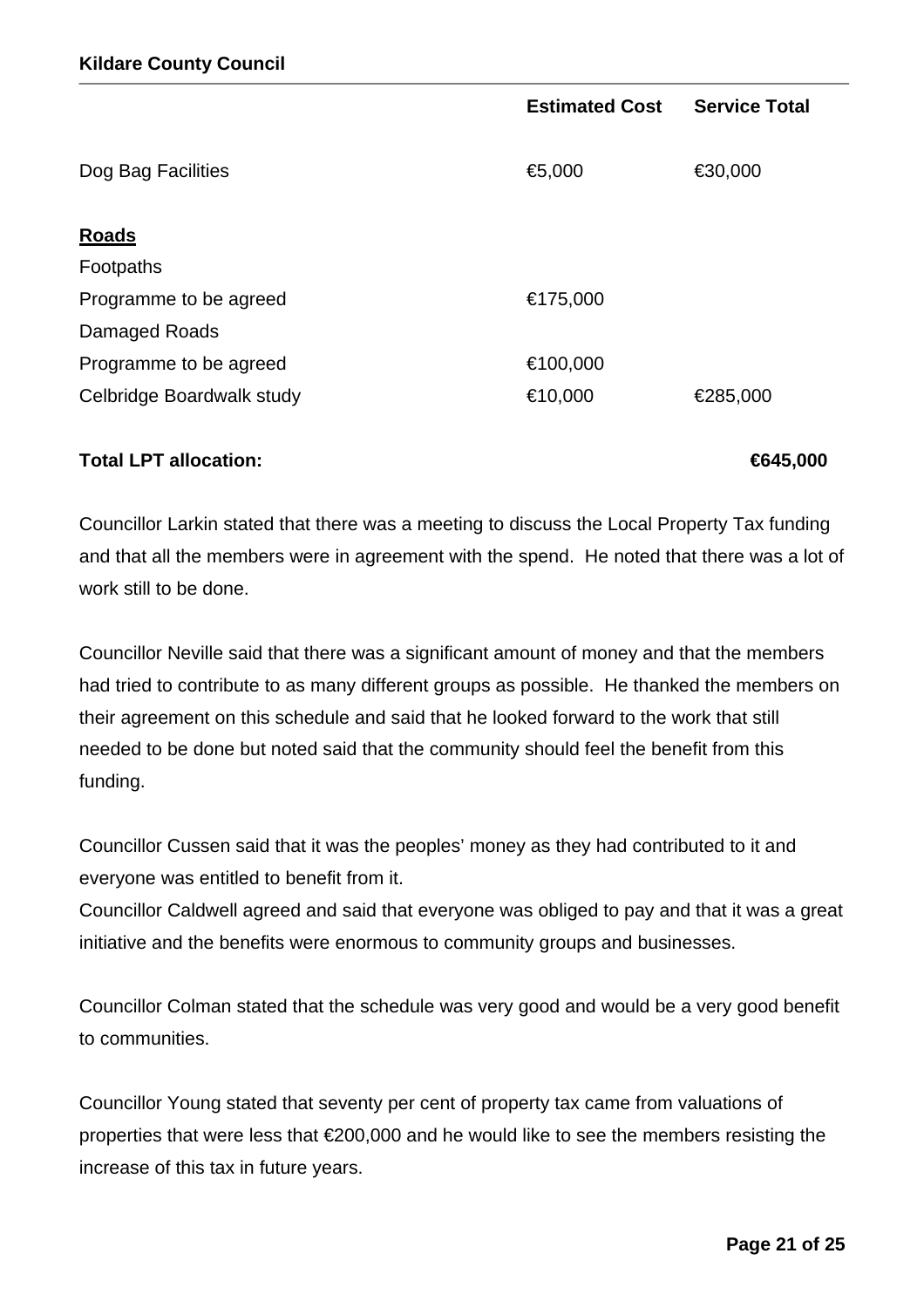The Community and Enterprise Development Officer stated that the grants were due to be advertised on the first week in February. She said that groups had six weeks to apply before the closing date which would be mid-March. She confirmed that she would send out the guidelines to the members the following week.

**Resolved** the allocations of the Local Property Tax (LPT) monies, as outline above, were proposed by Councillor Caldwell, seconded by Councillor Larkin and agreed by all the members.

#### **CL30/1701**

#### **Consider receipt of deputation from Leixlip United Soccer Club**

The members considered the receipt of deputation from Leixlip United Soccer Club. It was agreed to accept a deputation from the Leixlip United Soccer Club but as there were issues in relation to it to be discussed beforehand, it was decided to discuss these at the incommittee briefing with the District Manager on 25 January 2017 and a decision would be made if this deputation was to be held at the monthly meeting of the Celbridge-Leixlip Municipal District in February or March this year.

**Resolved** on the proposal of Councillor Caldwell, seconded by Councillor Neville that the members receive a deputation from Leixlip United Soccer club and a decision to be made on the date of this deputation at the In-Committee briefing to be held with the District Manager on 25 January 2017.

#### **CL31/1701**

# **Options and costings for a Customer Services Point for Celbridge-Leixlip Municipal District**

The members considered the following motion in the name of Councillor Cussen That the members are provided with current options and costings for a Customer Services Point for our Municipal District. That we have a discussion and make an informed decision on the Customer Services Point for the Celbridge-Leixlip Municipal District.

The motion was proposed by Councillor Cussen, seconded by Councillor Byrne

A report was received from the Corporate Service Department informing the members that a motion similar to this was debated at the meeting of the Celbridge/Leixlip Municipal District on 16 October 2015.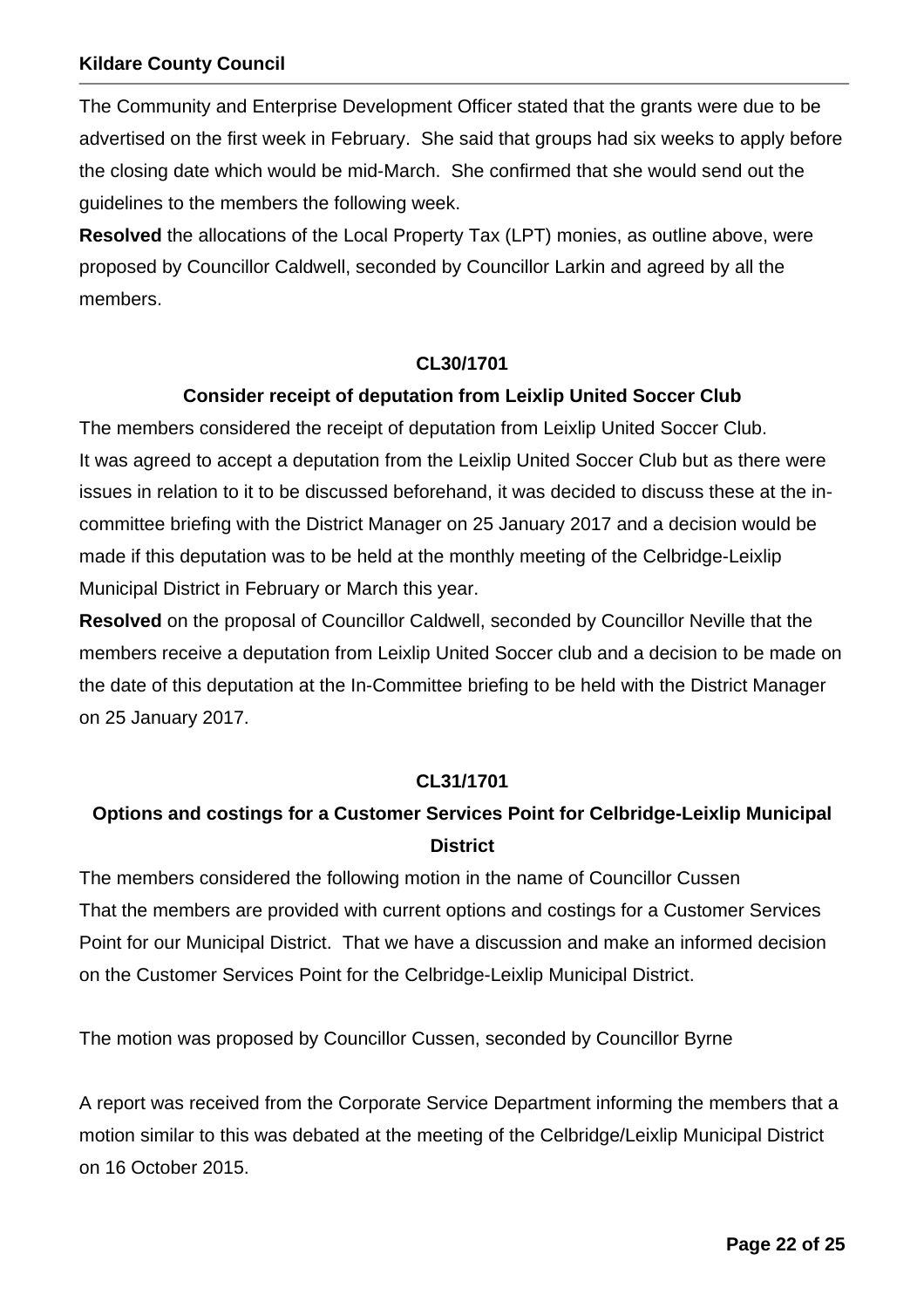'That agreement be made on the location of the Customer Services Point for Celbridge/Leixlip.'

The report dated 14 October 2015 advised the Cathaoirleach and members in response to that motion. The minutes of that meeting recorded the discussion on the motion and the resolution was that the Cathaoirleach stated that the matter needed further consideration at a later date.

The report notes that the position outlined in the report of 14 October 2015 remains unchanged in that there is no budgetary provision for the development of a customer service point. The Facilities Manager inspected the libraries in Leixlip and Celbridge and indicated that neither is suitable for a customer services point without extensive renovation and possible extension as all the available space is being utilised. In order to progress a Customer Services Point within the district, a resolution from the members is required stating

- That the members agree that a Customer Services Point is necessary
- The location Leixlip or Celbridge. The option to bi-locate is not feasible.
- A funding source

It will then be possible to revert to the member with detailed cost analysis.

Councillor Cussen stated that there was a need for a Customer Services Point in the Celbridge-Leixlip Municipal District. She said that Athy and Maynooth had area offices. She said that Naas was not on a bus route and was a good distance away. She said that she was not looking for a full complement of staff which she had been informed was four persons but she wanted to know what the lowest cost would be for a facility and a person to run it. Councillor Neville agreed that he had made his view known that there should be this facility in the town and he stated that he had previously submitted a motion requesting a Customer Service Point but that it was decided against as the cost was too prohibitive. He said that there was a disconnect between the council and the community and people did not know where to go to get information.

Councillor Young asked if the council would consider the HSE building on the Shackleton Road in Celbridge as he thought that there might be space available there and it would be less of an issue if there was an existing space to use for this purpose. He stated that in his opinion it would not necessitate four staff it could work with two and have two nominated as back up staff in the council. He said that when it was first discussed the cost was half a million but that it could be reviewed and re-examined for that site as the running costs might be significantly lower.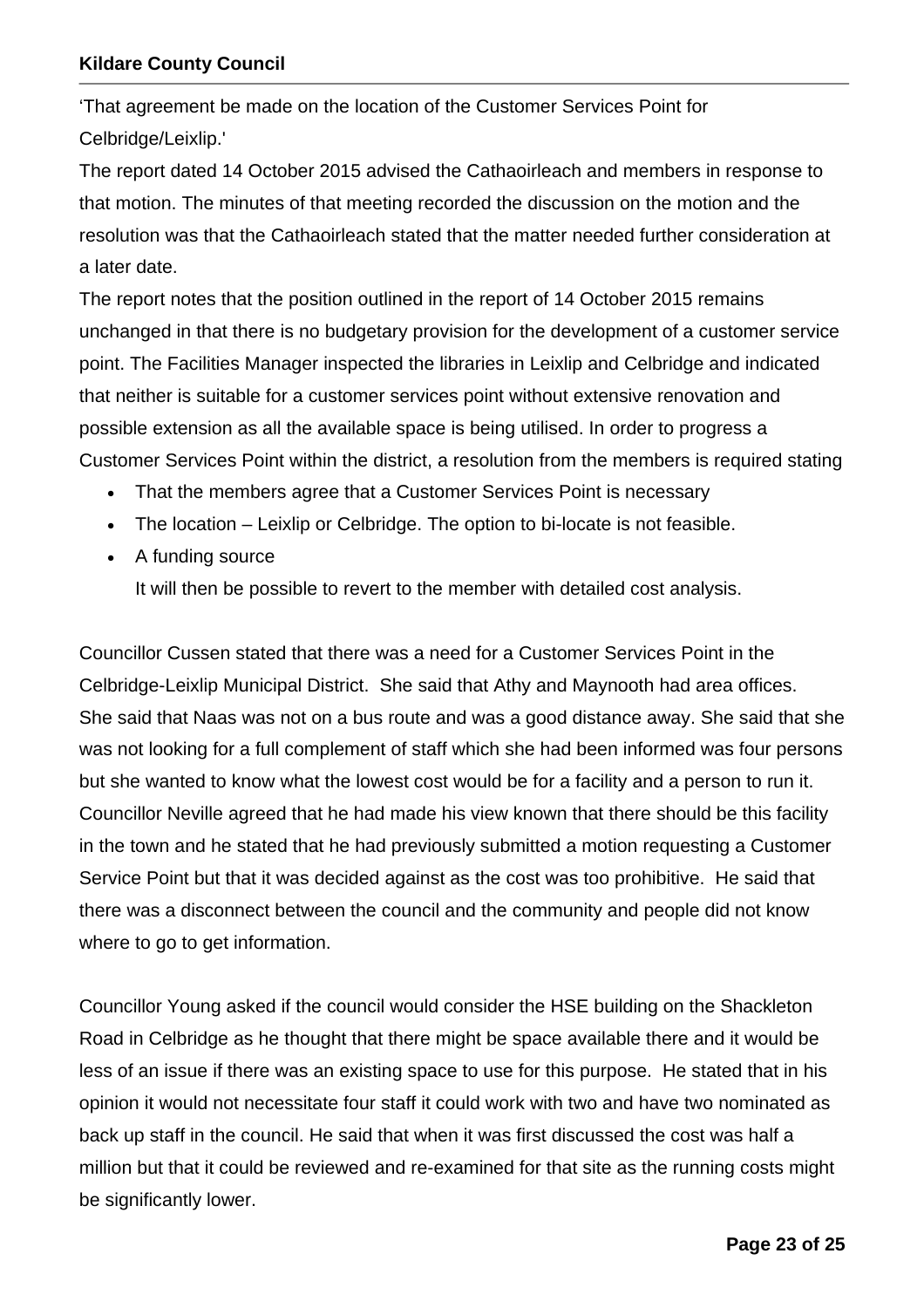Ms. McIvor said that originally a customer service point in each municipal district was considered but only one was provided in Athy. She advised that the Athy office was there historically where the staff provided a range of services, including receipting of monies for rent etc. She said that the council had researched options in 2015 and options had not changed since then. She said that application forms were available in the libraries and asked what in addition the members were looking for. She said that due to health and safety requirements a single person could not run this service and that four people were necessary to cover breaks, annual leave, sick leave etc. and she stated that funding had to be identified. She also added that services would be cut if staff had to be taken from existing staff.

Councillor Larkin said that a demand for a Customer Service Point in Leixlip was not number one on their list of priorities and he agreed with Councillor Young that it would be hard to justify a half a million euro for this service.

Councillor Coleman said that he could not justify the annual running costs of €200,000 and the set up cost and he queried where the funding would come from.

Councillor Caldwell said that he believed that the services were excellent in the council and it should be left as it was, he said that he could see the reasoning behind it but he could not justify the cost.

Councillor Cussen stated that it was covered by the Local Government Act to roll out these offices in the municipal district areas. She said that it was important to have a point of contact in the community and that many elderly people did not possess mobile phones so a point of contact was needed. She suggested that perhaps people would travel to Maynooth and that a point of contact there might work.

The Senior Executive Officer for Corporate Services committed to organising an initial overview of the feasibility of setting up a Customer Service Point in the Maynooth Area Office.

**Resolved** on the proposal of Councillor Cussen, seconded by Councillor Byrne that the Senior Executive Officer for Corporate Services undertook to organise an initial examination of the feasibility of setting up a Customer Service Point in the Maynooth Area Office.